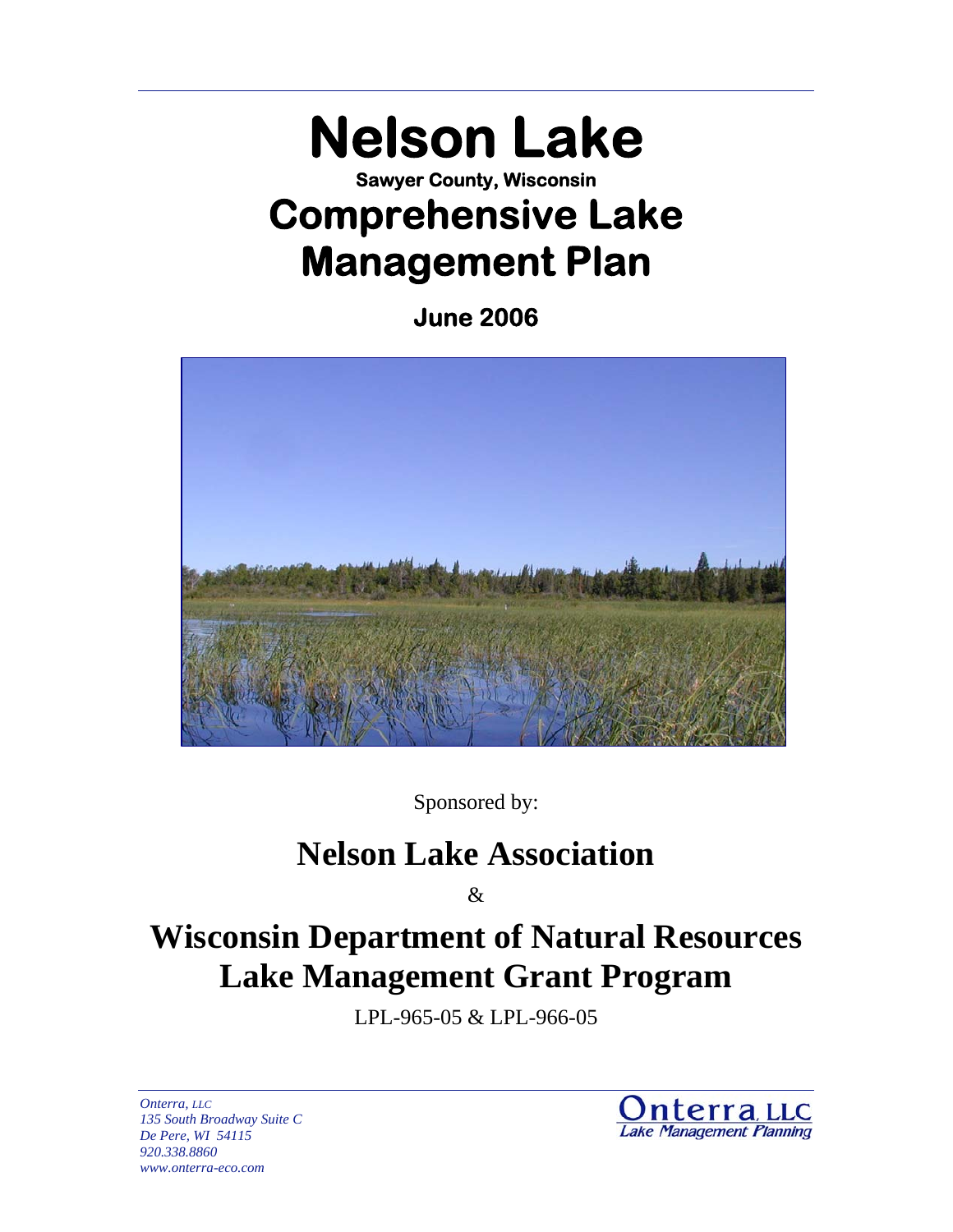# **Nelson Lake**  Sawyer County, Wisconsin **Comprehensive Management Plan**  June 2006

Created by: Tim Hoyman Onterra, LLC De Pere, WI

Funded by: Nelson Lake Association Wisconsin Dept. of Natural Resources (LPL-965-05 & LPL-966-05)

# **ACKNOWLEDGEMENTS**

This management planning effort was truly a team-based project and could not have been completed without the input of the following individuals:

#### **Nelson Lake Association**

Dale Anderson Bill Wilcox Dan Vertanen Diane Cooper Mike Dorenski

#### **Wisconsin Department of Natural Resources**

Pamela Toshner Craig Roesler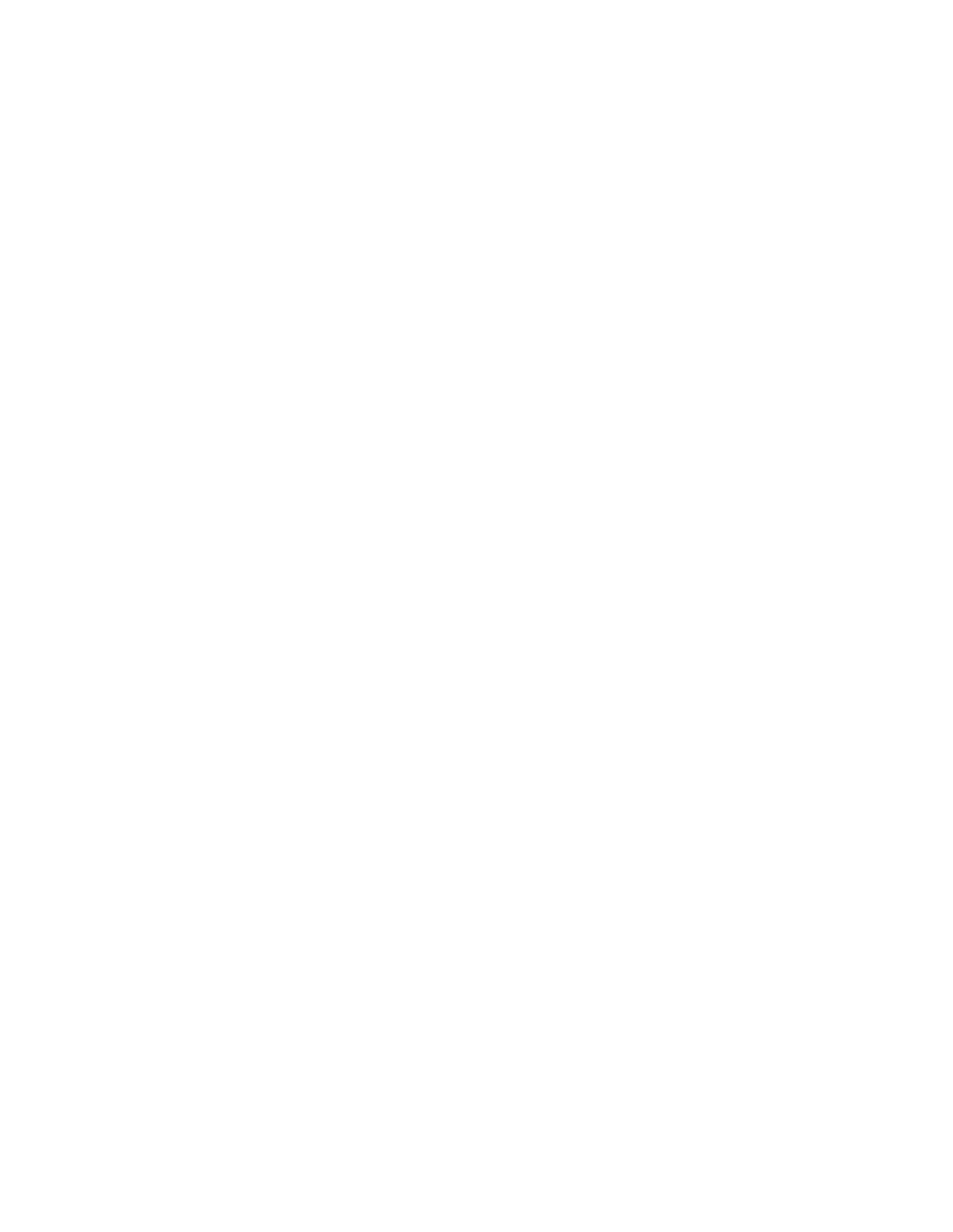# **TABLE OF CONTENTS**

# **FIGURES**

| 4. |                                                                                                        |  |
|----|--------------------------------------------------------------------------------------------------------|--|
| 5. |                                                                                                        |  |
| 6. |                                                                                                        |  |
| 7. |                                                                                                        |  |
| 8. |                                                                                                        |  |
| 9. | Floristic Quality Analysis using data from 2005 aquatic plant surveys completed on Nelson Lake 28      |  |
|    |                                                                                                        |  |
|    |                                                                                                        |  |
|    | 12. Potential phosphorus load increases to Nelson Lake with varying degrees of septic system failure30 |  |

# **TABLES**

|--|--|--|--|

# **MAPS**

|                | Nelson Lake Project Location and Water Quality Sampling SitesInserted Before Appendices |  |
|----------------|-----------------------------------------------------------------------------------------|--|
|                |                                                                                         |  |
| 3 <sub>1</sub> |                                                                                         |  |

# **APPENDICES**

- A. Stakeholder Participation Materials
- B. Water Quality Data
- C. 2005 Aquatic Plant Survey Data

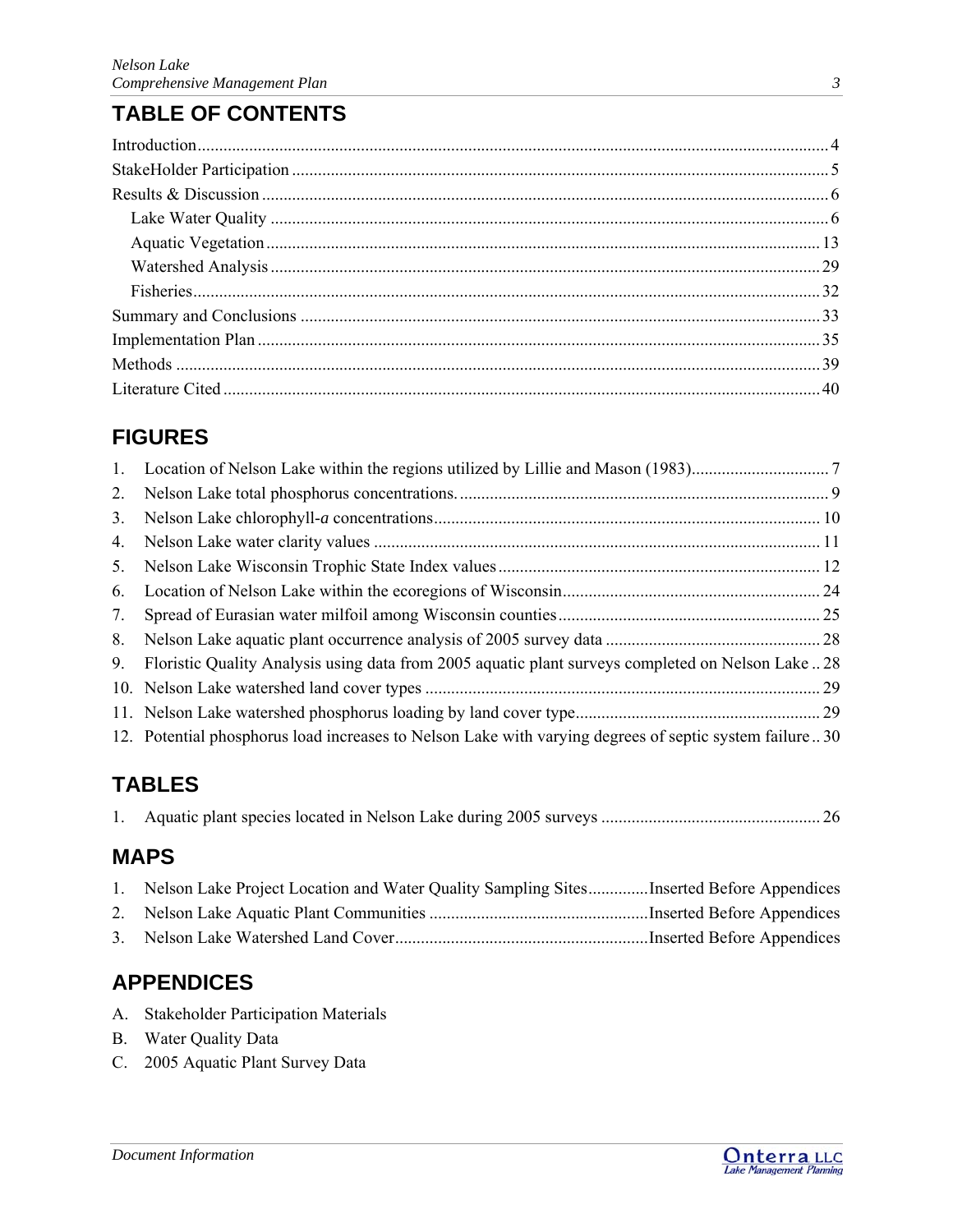# <span id="page-4-0"></span>**INTRODUCTION**

Nelson Lake is an approximate 2,502-acre, shallow flowage with a maximum depth of 33-feet and a mean depth of approximately 9.5-feet. The Nelson Lake Association (NLA), created in 1983, has been active in the lake's management since its inception. Recently, the NLA successfully applied for a Small-scale Planning Grant to collect water quality data within the lake and its primary inlet. The association has also been active in the lake's fishery management through stocking and close contact with the Wisconsin Department of Natural Resources.

Through this work, the NLA has realized the importance of reliable and comprehensive information in the effective management of the lake. However, little baseline data is available concerning the lake's watershed, its aquatic plant community, and its water quality. Therefore the association initiated the management planning project reported on here.

The document is divided into three primary sections and each section is written for the understanding of laypersons and professionals alike. The Results and Discussion Section outlines the results of the water quality analysis, watershed assessment, and numerous aquatic plant surveys that were completed on the lake. It also discusses this information in terms of Nelson Lake and in terms of raising the reader's understanding of lakes and their function in a more general sense.

The Summary and Conclusions Section is written to be somewhat of a *stand-alone* document. It highlights the important results of the project and elaborates upon their implications regarding the management of the lake. This section also sets the tone for the Implementation Plan.

The Implementation Plan is essentially the path the NLA will use to manage the lake over the next few years. The lifespan of the Implementation Plan is intentionally ambiguous because it is intended to be a living document that can flex and change with the needs of the group and those of the lake ecosystem. It is based upon realistic *management goals*. Each management goal contains *management actions* designed to lead the NLA to the meeting of that goal. Specific *action steps* are listed as a part of each management action. The management actions also contain a *timeline* and *facilitator* to guide its implementation.

As stated above, this document, especially the Implementation Plan, is intended to be a living document. This means that its findings and actions must be continuously revisited to ensure that the original management goals are being met and changes to the lake and the needs of the group are being accounted for in the lake's future management.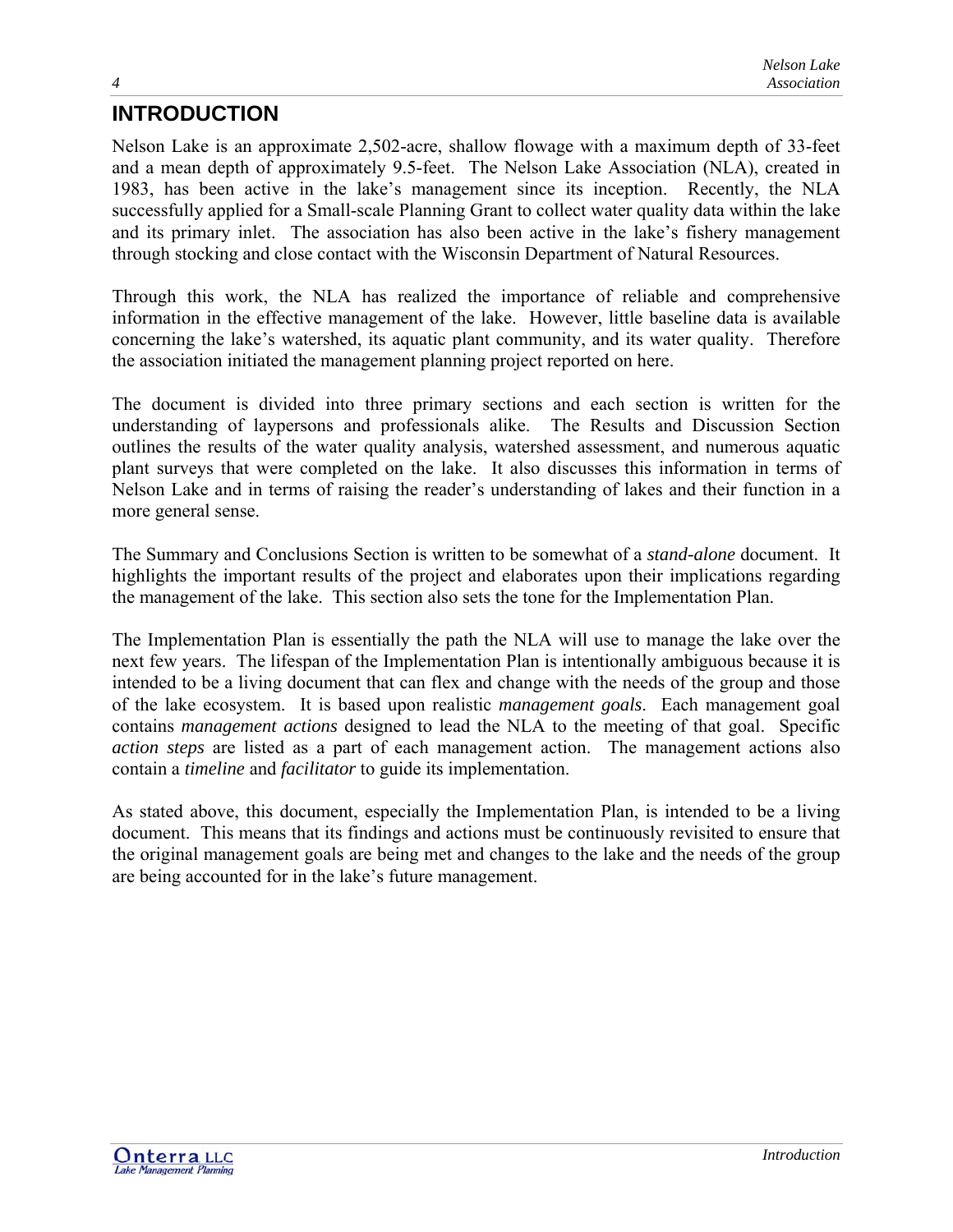# <span id="page-5-0"></span>**STAKEHOLDER PARTICIPATION**

Effective natural resource planning relies on a blend of science and sociology. The social component of this project included three types of stakeholder participation:

- 1. The conveying of general and specific project information, such as why the project is important, what activities would take place, and what the results were.
- 2. Stakeholder education on general lake ecology and other important topics related to appropriate lake stewardship.
- 3. Direct stakeholder input to the development of the management plan.

A description of each stakeholder participation event can be found below, while supporting materials can be found in Appendix A.

## **Kick-off Meeting**

On June 11, 2005 a special meeting was held with the NLA to inform association members about the project that was to begin that spring. Tim Hoyman of Onterra presented background as to why the project was being completed, discussed fundamental aspects of lake ecology and lake management, and answered questions from the audience.

### **Planning Meeting I**

Tim Hoyman met with the NLA Planning Committee prior to the Kick-off Meeting. The primary goal of the meeting was to outline what the committee's role would be in the completion of the management plan. It also provided an opportunity for committee members to ask specific questions about Nelson Lake and the planning process.

### **Project Update**

A project update was provided to the NLA and published in their newsletter during the fall of 2005. The article discussed the tasks that had been completed and expanded upon a specific question asked by the association's Citizens Lake Monitoring volunteer.

### **Planning Meeting II**

The second planning meeting was held on June 9, 2006. The meeting included a detailed presentation of the project results and a discussion of the draft implementation plan created by Onterra and Dale Anderson. By the end of the meeting, only minor details of the Implementation Plan needed to be settled.

### **Project Wrap-up Meeting**

The Project Wrap-up Meeting was held on June 10, 2006 in conjunction with the NLA Annual Meeting. Over 50 people attended the meeting which included a presentation by Tim Hoyman outlining the project's study results and the draft Implementation Plan. A dozen or more members asked questions about their lake.

### **Newspaper Article**

The June 14, 2006 edition of the Sawyer County Record contained an article regarding the Nelson Lake management planning project and its results. It discussed the fact that the studies indicated the lake is in good shape, but the NLA and other stakeholders must continue working to keep it that way.

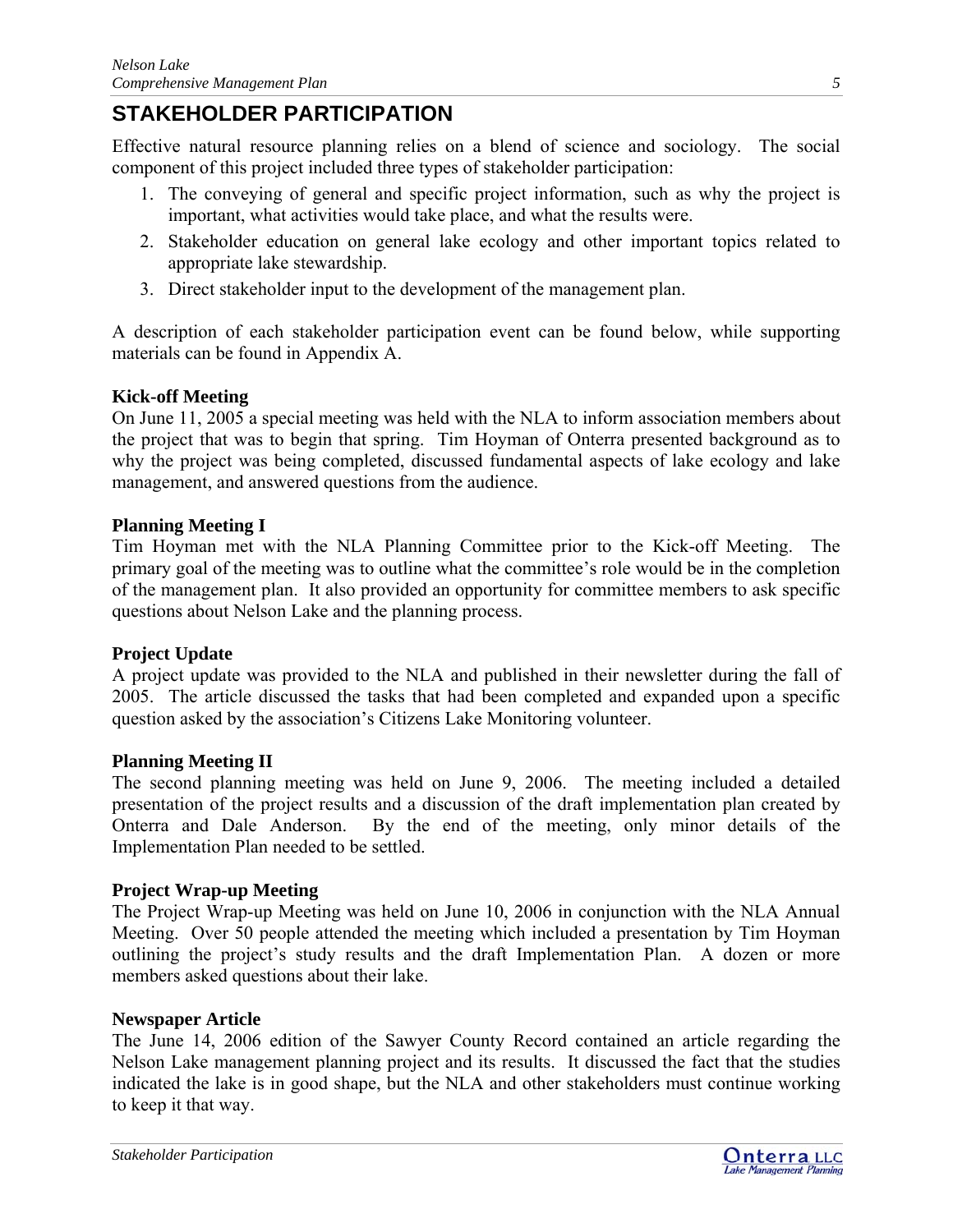# <span id="page-6-0"></span>**RESULTS & DISCUSSION**

# **Lake Water Quality**

Judging the quality of lake water can be difficult because lakes display problems in many different ways. However, focusing on specific aspects or parameters that are important to lake ecology, comparing those values to similar lakes within the same region, and historical data from the study lake provides an excellent method to evaluate the quality of a lake's water. To complete this task, three water quality parameters are focused upon within this document:

**Phosphorus** is a nutrient that controls the growth of plants in the vast majority of Wisconsin lakes. It is important to remember that in lakes, the term "plants" includes both *algae* and *macrophytes*. Monitoring and evaluating concentrations of phosphorus within the lake helps to create a better understanding of the current and potential growth rates of the plants within the lake.

**Chlorophyll-***a* is the green pigment in plants used during *photosynthesis*. Chlorophyll-*a* concentrations are directly related to the abundance of free-floating algae in the lake. Chlorophyll-*a* values increase during algal blooms.

**Secchi disk transparency** is a measurement of water clarity. Of all limnological parameters, it is the most used and the easiest for non-professionals to understand. Furthermore, measuring Secchi disk transparency over long periods of time is one of the best methods of monitoring the health of a lake. The measurement is conducted by lowering a weighted, 20-cm diameter disk with alternating black and white quadrates (a Secchi disk) into the water and recording the depth just before it disappears from sight.

The parameters described above are interrelated. Phosphorus controls algal abundance, which is measured by chlorophyll-*a* levels. Water clarity, as measured by Secchi disk transparency, is directly affected by the particulates that are suspended in the water. In the majority of natural, Wisconsin lakes, the primary particulate matter is algae; therefore, algal abundance directly affects water clarity. In addition, studies have shown that water clarity is used by most lake users to judge water quality – clear water equals clean water.

Each of these parameters is also directly related to the *trophic state* of the lake. As nutrients, primarily phosphorus, accumulate within a lake, its productivity increases and the lake progresses through three trophic states: *oligotrophic*, *mesotrophic*, and finally *eutrophic*. Every lake will naturally progress through these states; however, under natural conditions (i.e. not influenced by the activities of humans) this progress can take tens of thousands of years. Unfortunately, human influence has accelerated this natural aging process in most Wisconsin lakes. Monitoring the trophic state of a lake gives stakeholders a method by which to gauge the health of their lake over time. Yet, classifying a lake into one of three trophic states does not give clear indication of where a lake really exists in its trophic progression. To solve this problem, the parameters described above can be used in an index that will specify a lake's trophic state more clearly and provide a means for which to track it over time.

The complete results of these three parameters and the other chemical data that were collected at Nelson Lake can be found in Appendix B. The results and discussion of the analysis and comparisons described above can be found in the paragraphs and figures that follow.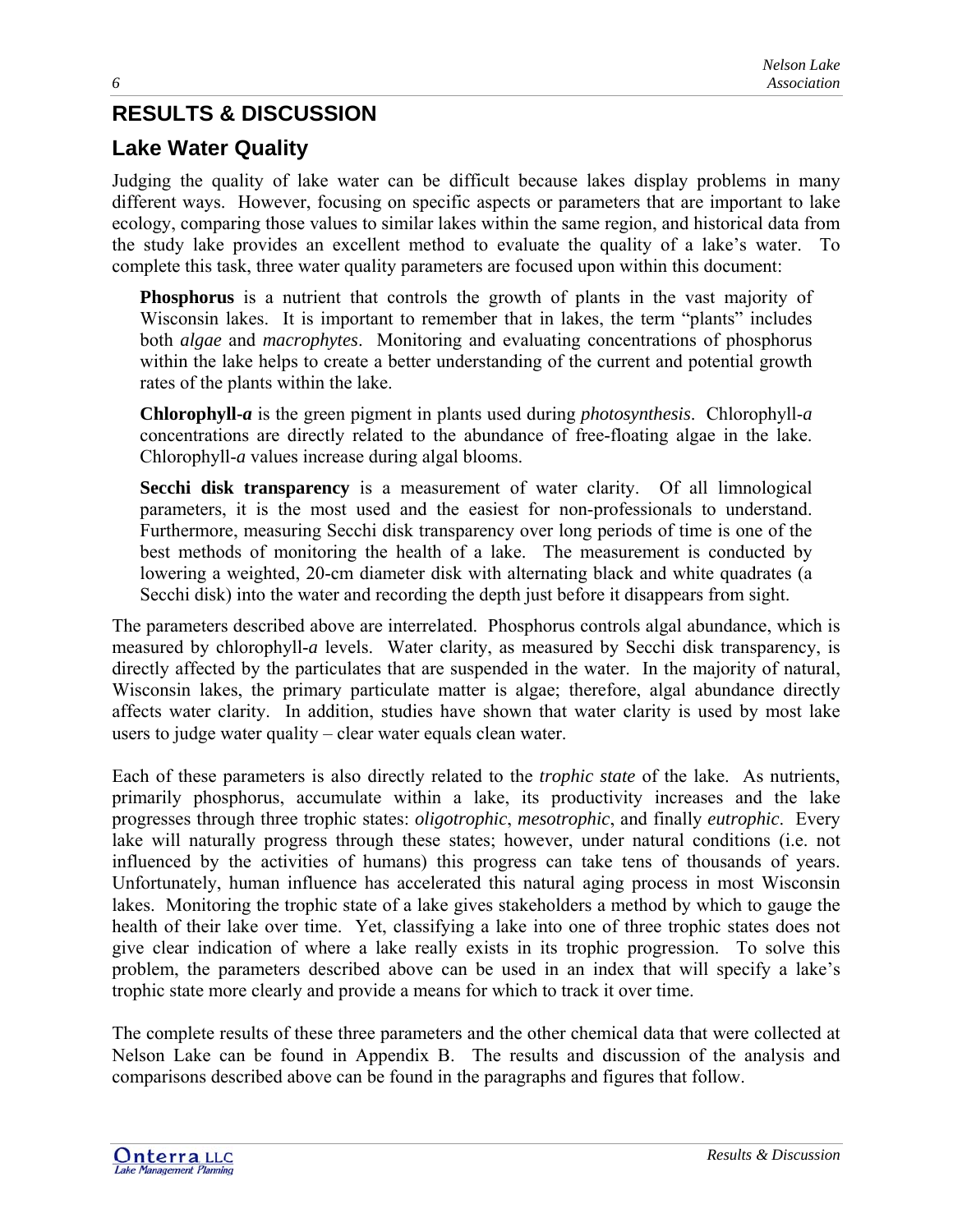# *Comparisons with Other Datasets*

Lillie and Mason (1983) is an excellent source for comparing lakes within specific regions of Wisconsin. They divided the state's lakes into five regions each having lakes of similar nature or apparent characteristics. Sawyer County lakes are included within the study's Northwest Region (Figure 1) and are among 242 lakes randomly picked from the region that were analyzed for water clarity (Secchi disk), chlorophyll-*a*, and total phosphorus. These data along with data corresponding to statewide impoundment means, historic, current, and average data from Nelson Lake's two sampling sites are displayed in Figures 2-4. Please note that the data in these graphs represent concentrations and depths taken only during the growing season (April-October) or summer months (June-August) (Map 1). Furthermore, the phosphorus and chlorophyll*-*a data represent only surface samples. Surface samples are used



**Figure 1. Location of Nelson Lake within the regions utilized by Lillie and Mason (1983).** 

because they represent the depths at which algae grow and depths at which phosphorus levels are not greatly influenced by phosphorus being released from bottom sediments.

Unfortunately, little chemical data exists for Nelson Lake. However, water quality samples have been collected since 2003 at the lake's west sample site. During those years, total phosphorus levels (Figure 2) have remained steady and at comparable concentrations with samples collected at the lake's east sample site. Particular to the growing season mean value of 2005, this value is considered suspect because the May 3, 2005 sample was unusually high at 67 μg/L. Excluding the growing season mean of 2005, all of the mean concentrations would be considered good within Lillie and Mason's (1983) Water Quality Index (WQI). The total phosphorus values are also comparable with other lakes in the Northwest Region and much better than what we would expect to see in other impoundments around the state.

Mean chlorophyll-*a* levels (Figure 3) at the west sample site hovered around the 15-20 μg/L during 2003 and 2004, but dropped considerably in 2005. The 2005 mean is validated with similar concentrations at the east sample site. 2005 mean chlorophyll-*a* concentrations from both the east and west basin are inline with other lakes in the region and much lower than those found on average in the state's impoundments. These values would be considered in the good to fair category of the WQI. Conversely, the 2003 and 2004 values from the west basin would be considered poor and similar to those found in other Wisconsin impoundments, but higher than those values found in Northwest Region lakes.

Average Secchi disk depths are variable at both sites and have ranged from very poor to good between 2001 and 2005. Based upon Lillie and Mason (1983) these would be values we would expect to find in a Wisconsin impoundment, but lower than what we would find in the lake of the Northwest Region.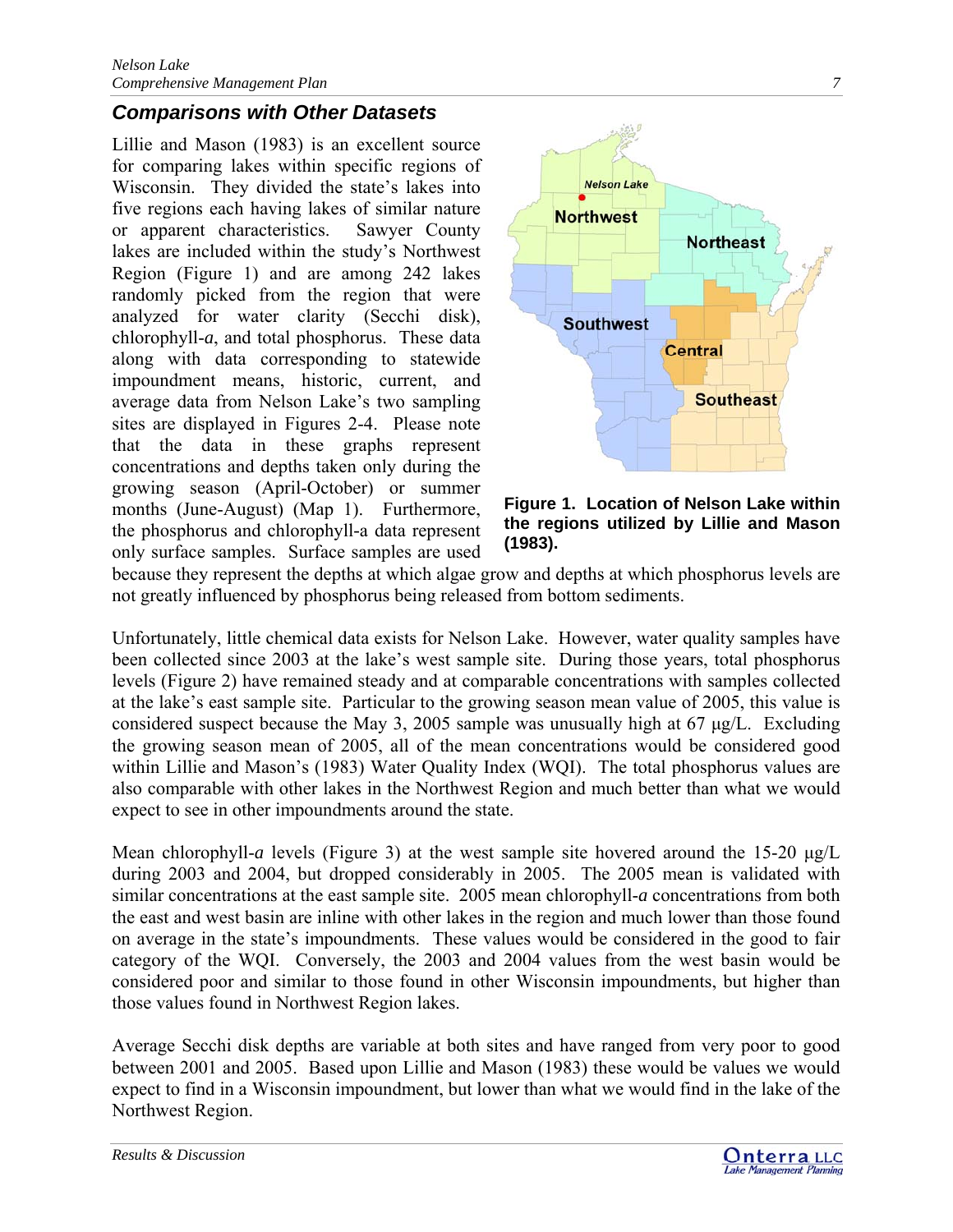As described above, in most Wisconsin lakes, water clarity is primarily controlled by algal content in the water column (as measured by chlorophyll-*a*). This relationship is apparent in the data collected at the west sample site during 2003-2005. The growing season and summer chlorophyll-*a* values are similar for the 2003 and 2004 seasons. The similarity is also apparent in the Secchi disk means from the same time period. However, the average chlorophyll-*a* values drop considerably during 2005 and as a result, 2005 exhibited some of the best clarity values on record. This is especially noticeable when comparing growing season means.

Oddly, the mean total phosphorus values do not follow the same trend and appear to break with the relationship between algal abundance and total phosphorus concentrations described in the beginning of this section. One explanation for this may be that phosphorus is not the limiting nutrient within the lake and in fact, the algal growth may be limited by nitrogen. This is an unlikely scenario because 2005 mean summer values from the east basin indicate a nitrogen to phosphorus ratio (N:P) of approximately 18.7:1, signifying that phosphorus is the limiting nutrient. A more likely reason for the phenomenon is that even though the *total* phosphorus levels are high, the portion of that total available for use by algae is low. In other words, the measurement of *total phosphorus* includes all forms of phosphorus within the

**Nitrogen to phosphorus ratios**  indicate if algal growth within a lake is limited by nitrogen or phosphorus. If the ratio is greater than 15:1, the lake is considered phosphorus limited; if it is 10:1 or less, it is considered nitrogen limited. Ratios in between these values indicate that the lake likely fluctuates between nitrogen and phosphorus limitation. The ratios are related to the normal nitrogen to phosphorus ratio found in most algae.

water column whether it is dissolved in the water, bound to an iron molecule, attached to a particle of clay, or even being used in living algae. However, algae normally only use *dissolved* phosphorus, which at times may be a very small portion of the total phosphorus. It is likely that even though the total phosphorus levels are similar between 2003 and 2005; the amount available in the dissolved form was in short supply during part of the summer of 2005.

An additional contributing factor in the relationship may be the color of Nelson Lake's water. The characteristic reddish-brown (stained) color of Nelson Lake caused by dissolved organic acids entering the lake from its watershed. The acids, which are not dangerous, are a product of plant decomposition and incidentally, are also the cause of the foam that may appear along the shoreline on windy days. The color decreases water clarity and as a result confounds the relationship between clarity and chlorophyll-*a* concentration.

# *Nelson Lake Trophic State*

Figure 5 displays the Wisconsin Trophic State Index (WTSI) (Lillie, et al. 1993) values calculated from average surface levels of chlorophyll-*a*, total phosphorus, and Secchi disk transparencies measured during the summer months at the east and west sampling sites on Nelson Lake. The WTSI is based upon the widely used Carlson Trophic State Index (TSI) (Carlson 1977), but is specific to Wisconsin lakes. In essence, a trophic state index is a mathematical procedure that assigns an index number that corresponds to a lake's trophic state based upon three common lake parameters; chlorophyll-*a*, Secchi disk transparency, and total phosphorus. The WTSI is used extensively by the WDNR and is reported along with lake data collected by Citizen Lake Monitoring Network volunteers.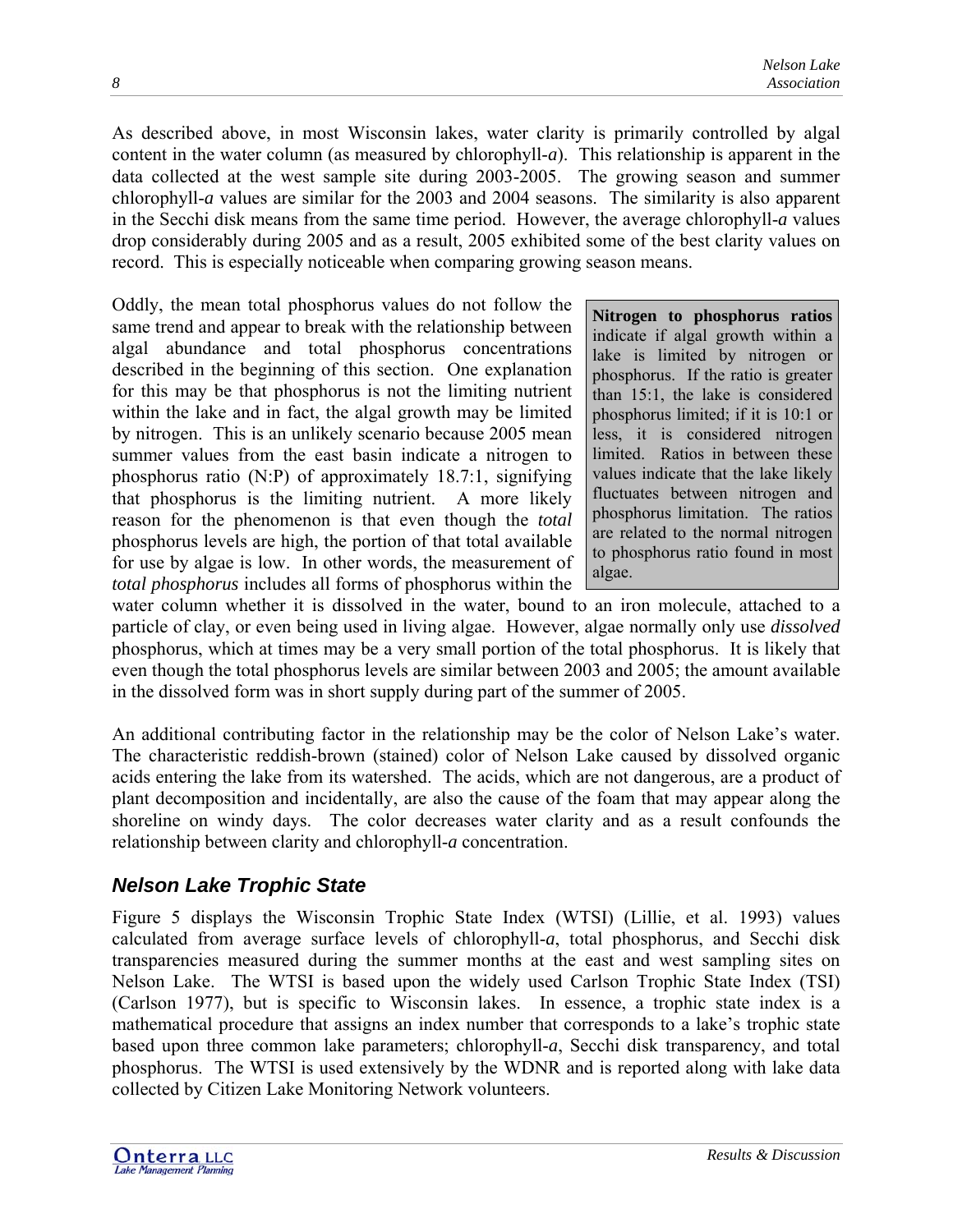

**Figure 2. Nelson Lake total phosphorus concentrations.** Growing season means include values recorded spring – fall and summer means include values recorded June - August**.** Apparent water quality index ratings and state and regional means after Lillie & Mason (1983).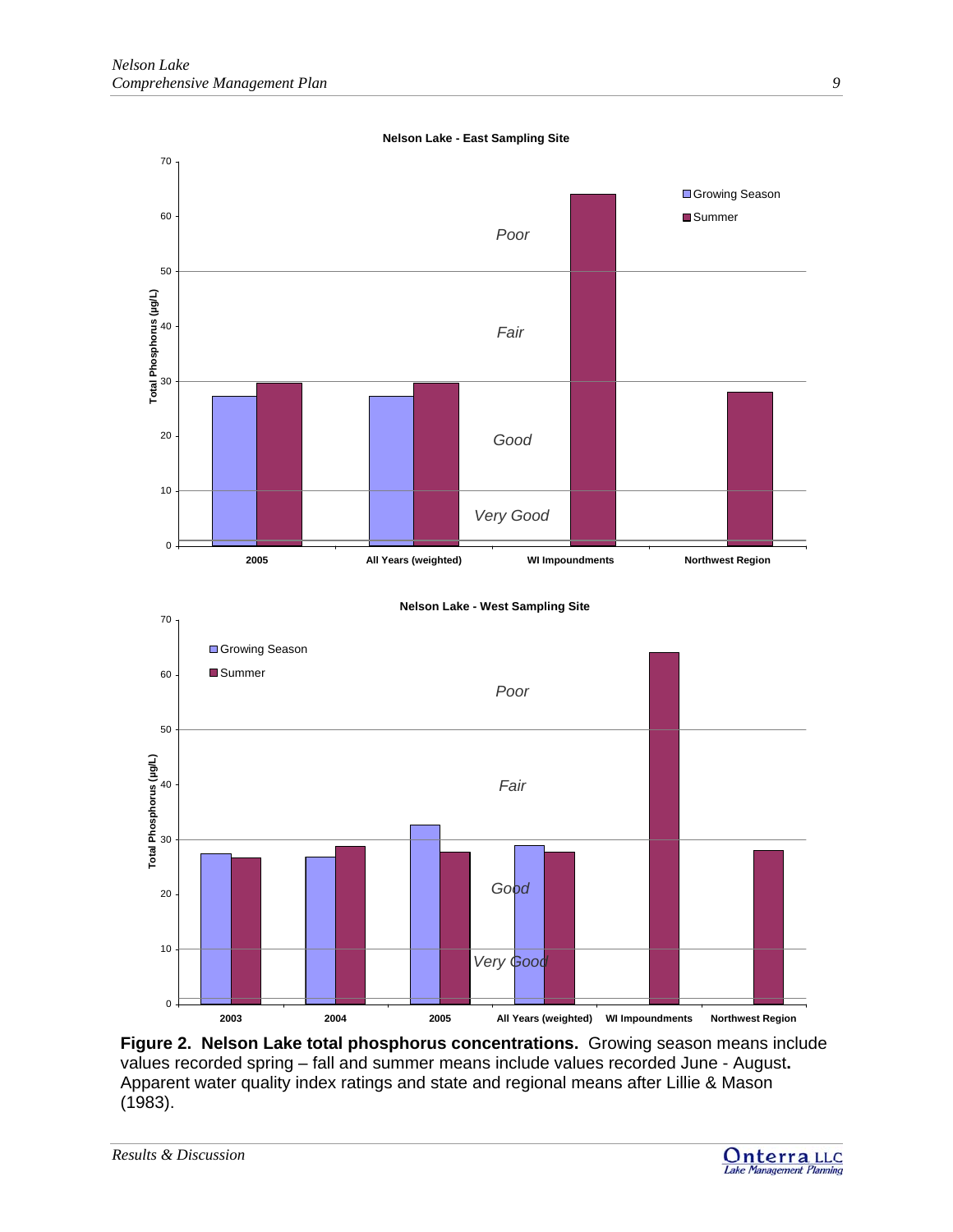

**Figure 3. Nelson Lake chlorophyll-***a* **concentrations.** Growing season means include values recorded spring – fall and summer means include values recorded June - August**.** Apparent water quality index ratings and state and regional means after Lillie & Mason (1983).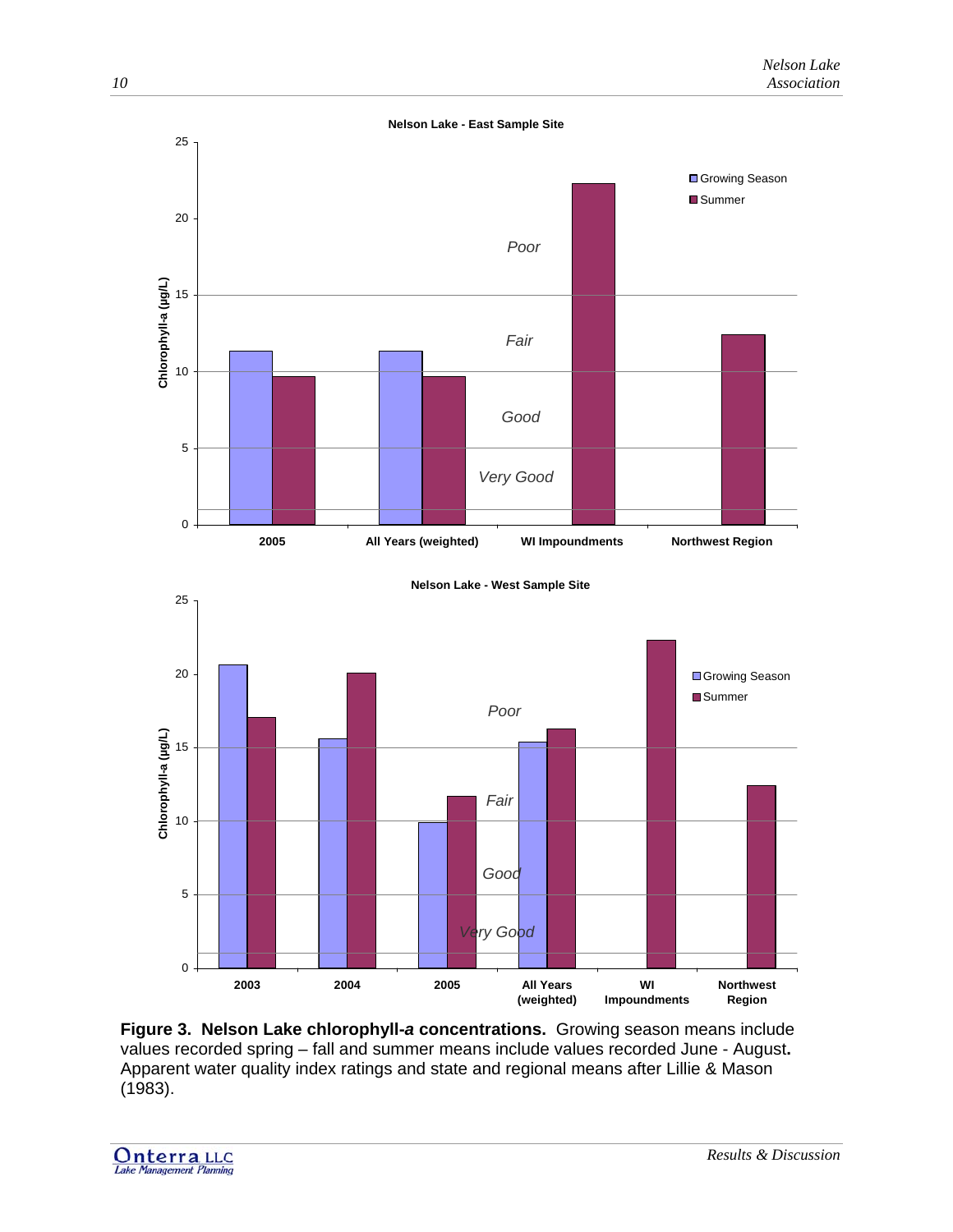

**Figure 4. Nelson Lake Secchi disk clarity values.** Growing season means include values recorded spring – fall and summer means include values recorded June - August**.** Apparent water quality index ratings and state and regional means after Lillie & Mason (1983).

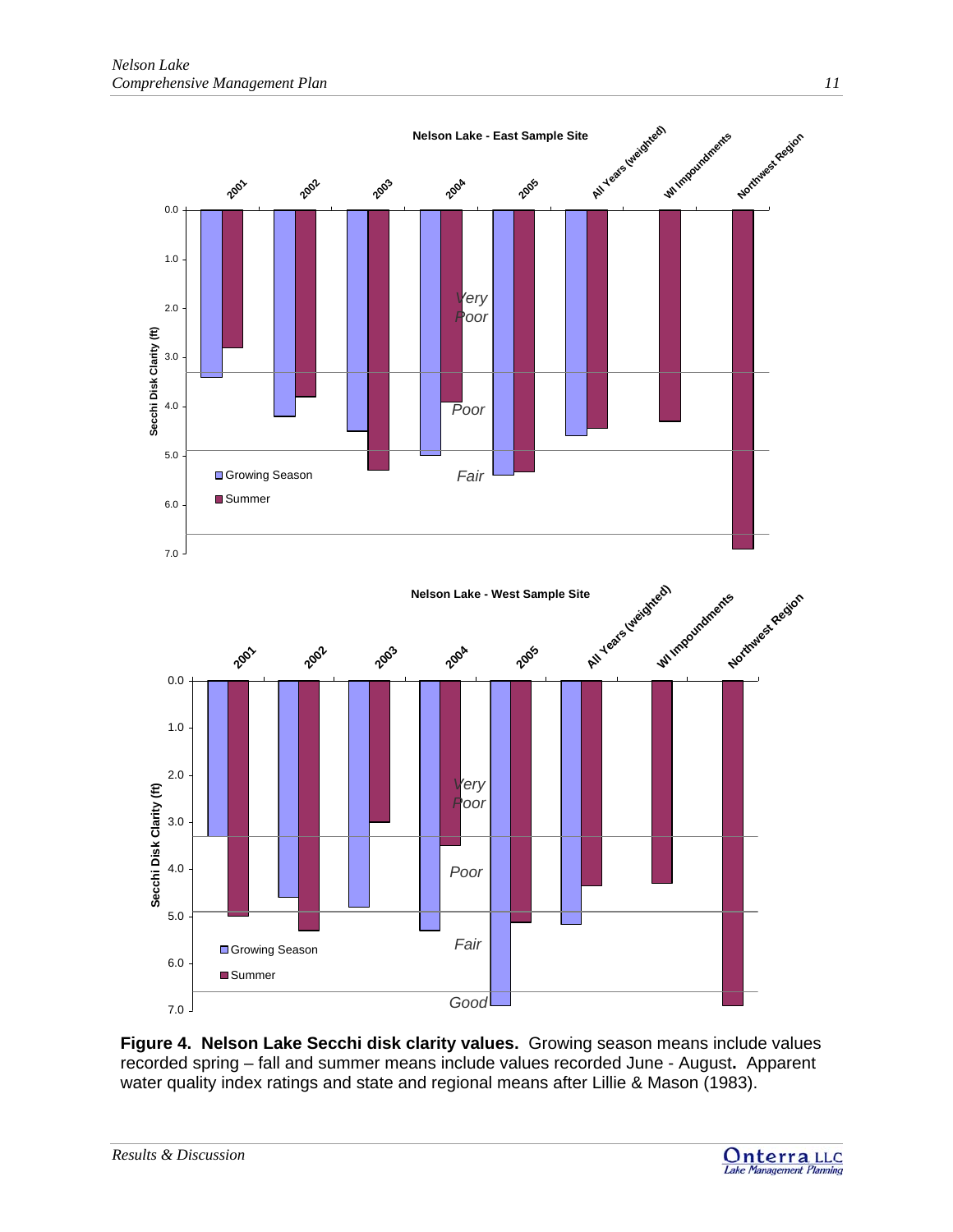The WTSI values for both the east and west sampling sites indicate that Nelson Lake is classified in a lower eutrophic state. There is very good agreement between the WTSI values generated from phosphorus and chlorophyll-*a* for both sites. The values calculated with Secchi disk transparency indicate that the lake is slightly more eutrophic; however, this increase is likely due to the stained water's influence on clarity values as discussed above. As with the other water quality data, Nelson Lake appears to be in a similar trophic state as other lakes in the Northwest Region and lower than other state impoundments.



**Figure 5. Nelson Lake Wisconsin Trophic State Index values.** Calculations using summer surface and based upon Lillie, et al. (1993).

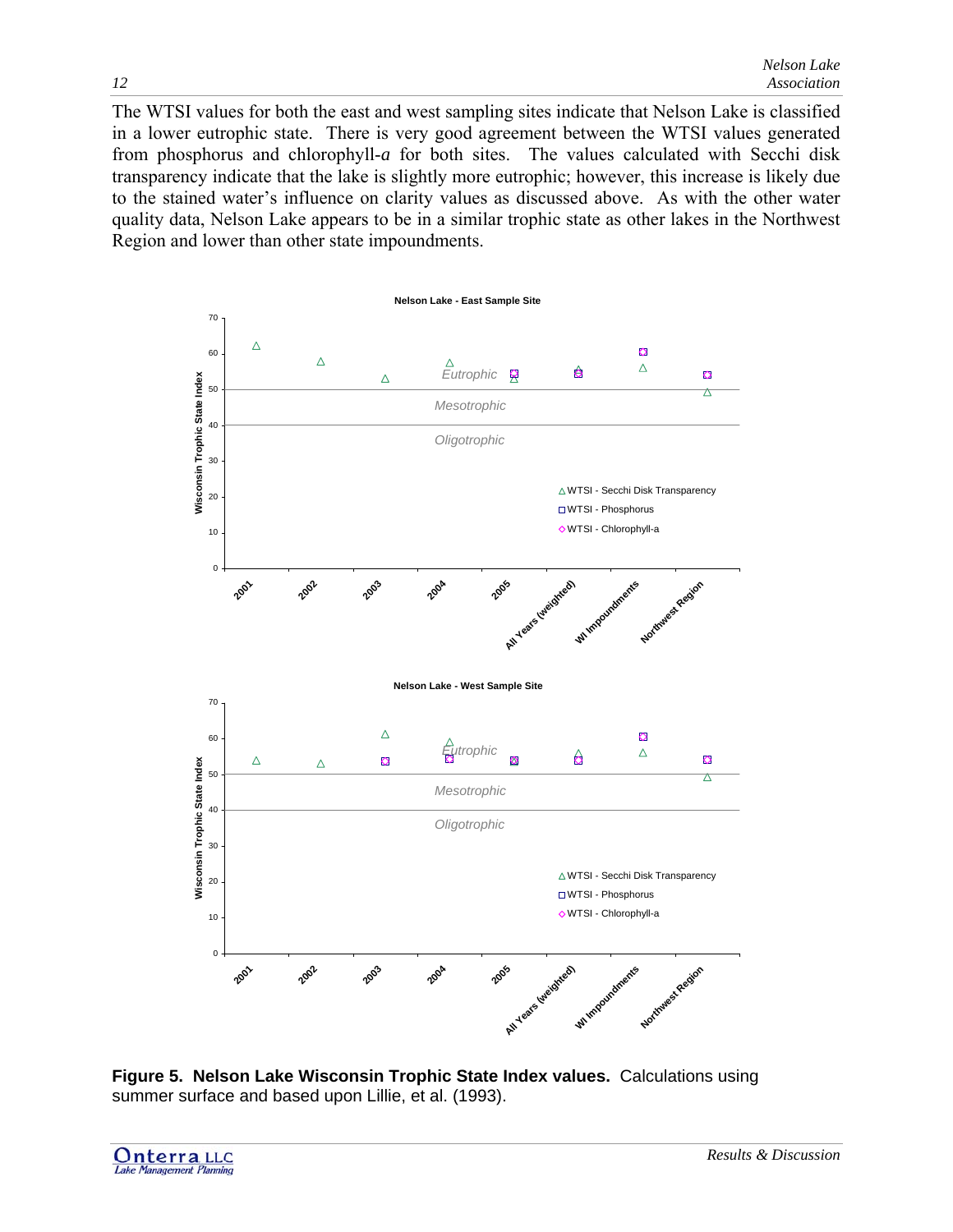# <span id="page-13-0"></span>**Aquatic Vegetation**

Although some lake users consider aquatic macrophytes to be "weeds" and a nuisance to the recreational use of the lake, they are actually an essential element in a healthy and functioning lake ecosystem. It is very important that the lake stakeholders understand the importance of lake plants and the many functions they serve in maintaining and protecting a lake ecosystem. With increased understanding and awareness, most lake users will recognize the importance of the aquatic plant community and their potential negative affects on it.

Diverse aquatic vegetation provides habitat and food for many kinds of aquatic life, including fish, insects, amphibians, waterfowl, and even terrestrial wildlife. For instance, wild celery (*Vallisneria americana)* and wild rice (*Zizania aquatica* and *Z. palustris*) both serve as excellent food sources for ducks and geese. Emergent stands of vegetation provide necessary spawning habitat for fish such as northern pike (*Esox lucius*) and yellow perch (*Perca flavescens*). In addition, many of the insects that are eaten by young fish rely heavily on aquatic plants and the *periphyton* attached to them as their primary food source. The plants also provide cover for feeder fish and *zooplankton*, stabilizing the predator-prey relationships within the system.



Furthermore, rooted aquatic plants prevent shoreline erosion and the resuspension of sediments and nutrients by absorbing wave energy and locking sediments within their root masses. In areas were plants do not exist, waves can resuspend bottom sediments decreasing water clarity and increasing plant nutrient levels that may lead to algae blooms. Lake plants also produce oxygen through photosynthesis and use nutrients that may otherwise be used by *phytoplankton*, which helps to minimize nuisance algal blooms.

Under certain conditions, a few species may become a problem and require control measures. Excessive plant growth can limit recreational use by deterring navigation, swimming, and fishing activities. It can also lead to changes in fish population structure by providing too much cover for feeder fish resulting in reduced numbers of predator fish and a stunted pan-fish population. *Exotic* plant species, such as Eurasian water-milfoil (*Myriophyllum spicatum*) and curly-leaf pondweed (*Potamogeton crispus*) can also upset the delicate balance of a lake ecosystem by out competing *native* plants and reducing *species diversity*. These *invasive* plant species can form dense stands that are a nuisance to humans and provide low-value habitat for fish and other wildlife.

When plant abundance negatively affects the lake ecosystem and limits the use of the resource, plant management and control may be necessary. The management goals should always include the control of invasive species and restoration of native communities through environmentally sensitive and economically feasible methods. No lake management plan should only contain methods to control plants; they should also contain methods on how to protect and possibly enhance the important plant communities within the lake. Unfortunately, the latter is often neglected and the ecosystem suffers as a result.

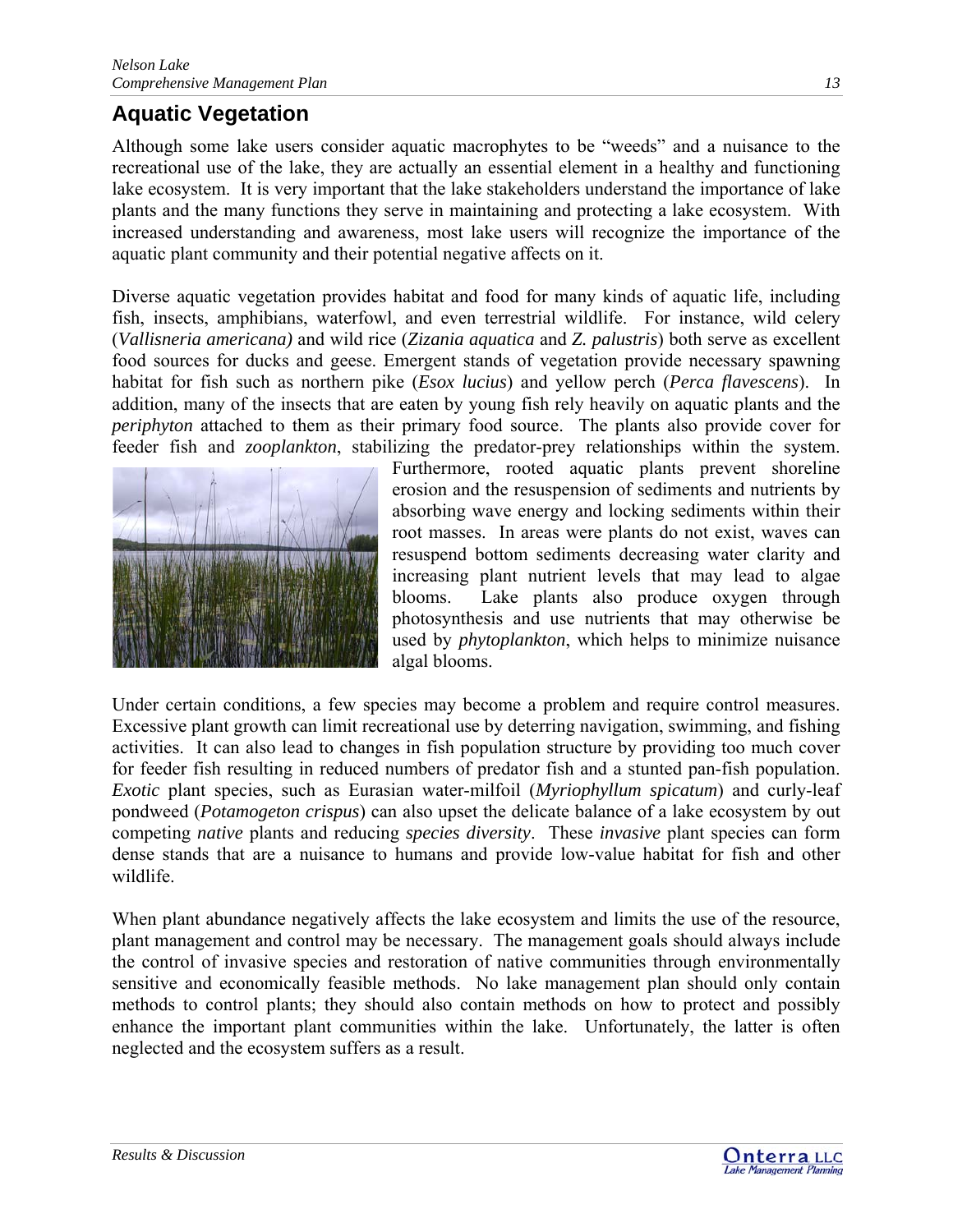# *Introduction to Aquatic Plant Management and Protection*

Many times an aquatic plant management plan is aimed at only controlling nuisance plant growth that has limited the recreational use of the lake, usually navigation, fishing, and swimming. It is important to remember the vital benefits that native aquatic plants provide to lake users and the lake ecosystem, as described above. Therefore, all aquatic plant management plans also need to address the enhancement and protection of the aquatic plant community. Below are general descriptions of the many techniques that can be utilized to control and enhance aquatic plants.

Each alternative has benefits and limitations that are explained in its description. Please note that only legal and commonly used methods are included. For instance, the herbivorous grass carp (*Ctenopharyngodon idella*) is illegal in Wisconsin and rotovation, a process by which the lake bottom is tilled, is not a commonly accepted practice. Unfortunately, there are no "silver bullets" that can completely cure all aquatic plant problems, which makes planning a crucial step in any aquatic plant management activity. Many of the plant management and protection techniques commonly used in Wisconsin are described below.

**Please note:** Although many of the control techniques outlined in this section are not applicable to Nelson Lake at this time, it is still important for lake users to have a basic understanding of all the techniques so they can better comprehend why particular methods are or are not applicable in their lake**.** 

## **Permits**

The signing of the 2001-2003 State Budget by Gov. McCallum enacted many aquatic plant management regulations. The rules for the regulations have been set forth by the WDNR as NR 107 and 109. A major change includes that all forms of aquatic plant management, even those that did not require a permit in the past, require a permit now, including manual and mechanical plant removal. Manual cutting and raking are exempt from the permit requirement if the area of plant removal is no more than 30 feet wide and any piers, boatlifts, swim rafts, and other recreational and water use devices are located within that length. Furthermore, installation of aquatic plants, even natives, requires approval from the WDNR. It is important to note that local permits and U.S. Army Corps of Engineers regulations may also apply. For more information on permit requirements, please contact the WDNR Regional Water Management Specialist or Aquatic Plant Management and Protection Specialist.

### **Native Species Enhancement**



The development of Wisconsin's shorelands has increased dramatically over the last century and with this increase in development, a decrease in water quality and wildlife habitat has occurred. Many people that move to or build in shoreland areas attempt to replicate the suburban landscapes they are accustomed to by converting natural shoreland areas to the "neat and clean" appearance of manicured lawns and flowerbeds. The conversion of these areas immediately leads to destruction of habitat utilized by birds, mammals, reptiles, amphibians, and insects. The

maintenance of the newly created area helps to decrease water quality by considerably increasing inputs of phosphorus and sediments into the lake. The negative impact of human development does not stop at the shoreline. Removal of native plants and dead, fallen timbers from shallow, near-shore areas for boating and swimming activities destroys habitat used by fish, mammals,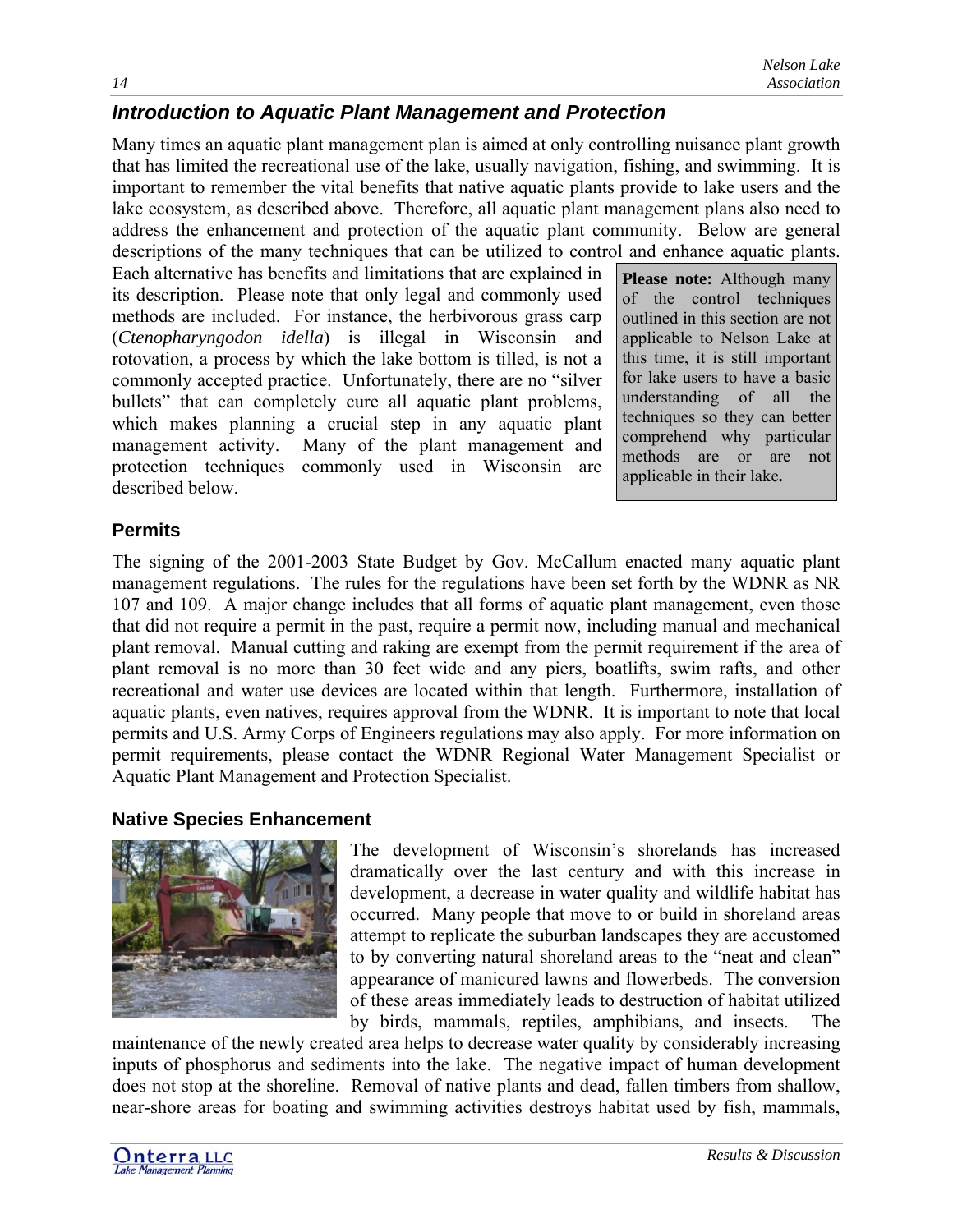birds, insects, and amphibians, while leaving bottom and shoreline sediments vulnerable to wave action caused by boating and wind. Many homeowners significantly decrease the number of trees and shrubs along the water's edge in an effort to increase their view of the lake. However, this has been shown to locally increase water temperatures, and decrease infiltration rates of potentially harmful nutrients and pollutants. Furthermore, the dumping of sand to create beach areas destroys spawning, cover and feeding areas utilized by aquatic wildlife.

In recent years, many lakefront property owners have realized increased aesthetics, fisheries, property values, and water quality by restoring portions of their shoreland to mimic its unaltered state. An area of shore restored to its natural condition, both in the water and on shore, is commonly called a *shoreland buffer zone.* The shoreland buffer zone creates or restores the ecological habitat and benefits destroyed by traditional suburban landscaping. Simply not mowing within the buffer zone does wonders to restore some the shoreland's natural function.

Enhancement activities also include additions of *submergent*, *emergent*, and *floating-leaf* plants within the lake itself. These additions can provide greater species diversity and may compete against exotic species.

## *Cost*

The cost of native, aquatic and shoreland plant restorations is highly variable and depend on the size of the restoration area, planting densities, the species planted, and the type of planting (e.g. seeds, bare-roots, plugs, live-stakes) being conducted. Other factors may include extensive grading requirements, removal of shoreland stabilization (e.g., rip-rap, seawall), and protective measures used to guard the newly planted area from wildlife predation, wave-action, and erosion. In general, a restoration project with the characteristics described below would have an estimated materials and supplies cost of approximately \$4,200.

- The single site used for the estimate indicated above has the following characteristics:
	- o An upland buffer zone measuring 35' x 100'.
	- o An aquatic zone with shallow-water and deep-water areas of 10' x 100' each.
	- o Site is assumed to need little invasive species removal prior to restoration.
	- o Site has a moderate slope.
	- o Trees and shrubs would be planted at a density of 435 plants/acre and 1210 plants/acre, respectively.
	- o Plant spacing for the aquatic zone would be 3 feet.
	- o Each site would need 100' of biolog to protect the bank toe and each site would need 100' of wavebreak and goose netting to protect aquatic plantings.
	- o Each site would need 100' of erosion control fabric to protect plants and sediment near the shoreline (the remainder of the site would be mulched).
	- o There is no hard-armor (rip-rap or seawall) that would need to be removed.
	- o The property owner would maintain the site for weed control and watering.

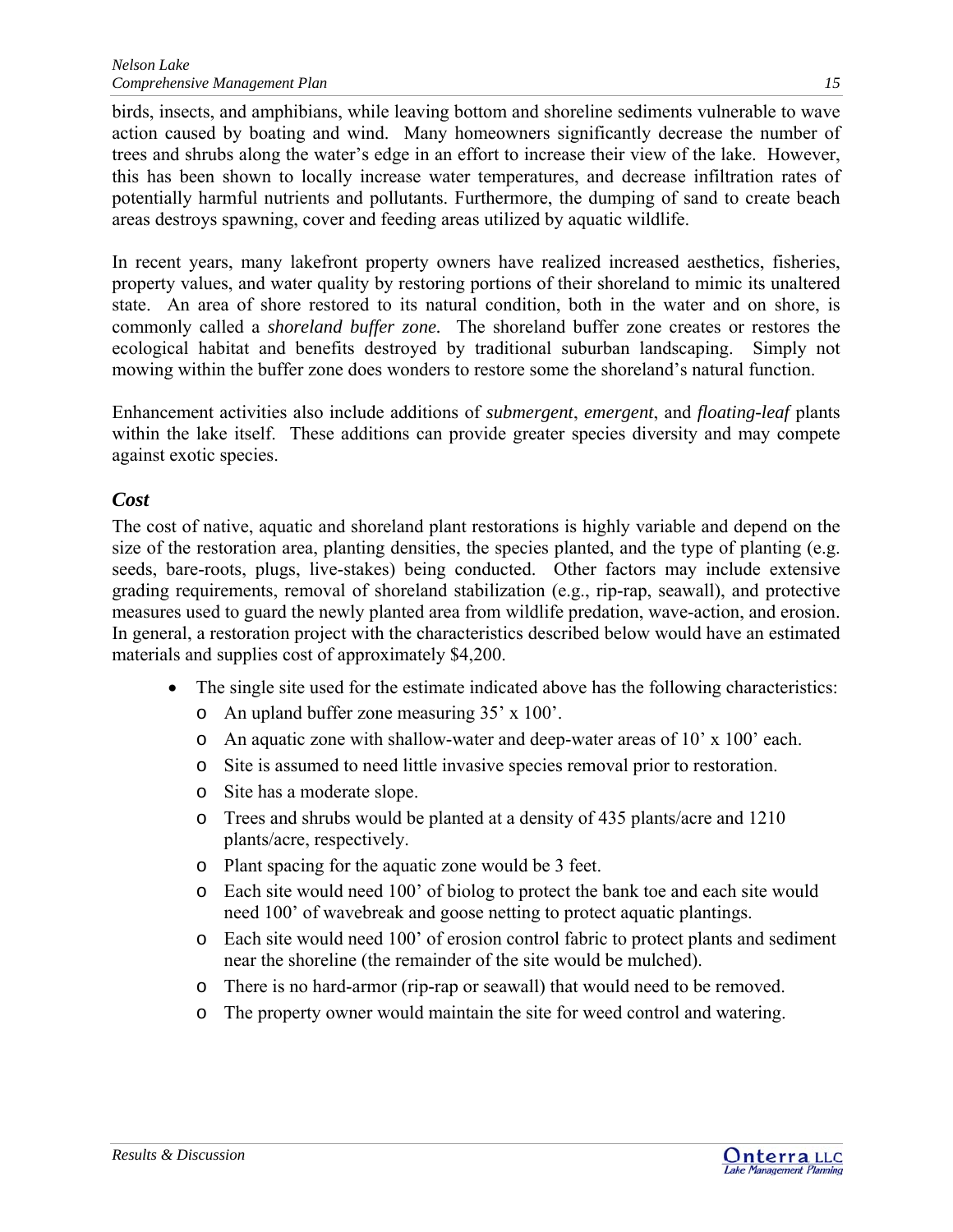# *Advantages*

Improves the aquatic ecosystem through species diversification and habitat enhancement. Assists native plant populations to compete with exotic species.

Increases natural aesthetics sought by many lake users.

Decreases sediment and nutrient loads entering the lake from developed properties.

Reduces bottom sediment resuspension and shoreline erosion.

Lower cost when compared to rip-rap and seawalls.

Restoration projects can be completed in phases to spread out costs.

Many educational and volunteer opportunities are available with each project.

## *Disadvantages*

Property owners need to be educated on the benefits of native plant restoration before they are willing to participate.

Stakeholders must be willing to wait 3-4 years for restoration areas to mature and fill-in.

Monitoring and maintenance are required to assure that newly planted areas will thrive.

Harsh environmental conditions (e.g., drought, intense storms) may partially or completely destroy project plantings before they become well established.

## **Manual Removal**

Manual removal methods include hand-pulling, raking, and handcutting. Hand-pulling involves the manual removal of whole plants, including roots, from the area of concern and disposing them out of the waterbody. Raking entails the removal of partial and whole plants from the lake by dragging a rake with a rope tied to it through plant beds. Specially designed rakes are available from commercial sources or an asphalt rake can be used. Hand-cutting differs from the other two manual methods because the entire plant is not removed, rather the plants are cut similar to mowing a lawn; however, Wisconsin law states that all plant fragments must be removed. One manual cutting



technique involves throwing a specialized "V" shaped cutter into the plant bed and retrieving it with a rope. The raking method entails the use of a two-sided straight blade on a telescoping pole that is swiped back and forth at the base of the undesired plants.

In addition to the hand-cutting methods described above, powered cutters are now available for mounting on boats. Some are mounted in a similar fashion to electric trolling motors and offer a 4-foot cutting width, while larger models require complicated mounting procedures, but offer an 8-foot cutting width.

When using the methods outlined above, it is very important to remove all plant fragments from the lake to prevent re-rooting and drifting onshore followed by decomposition. It is also important to preserve fish spawning habitat by timing the treatment activities after spawning. In Wisconsin, a general rule would be to not start these activities until after June  $15<sup>th</sup>$ .

# *Cost*

Commercially available hand-cutters and rakes range in cost from \$85 to \$150. Power-cutters range in cost from \$1200 to \$11,000.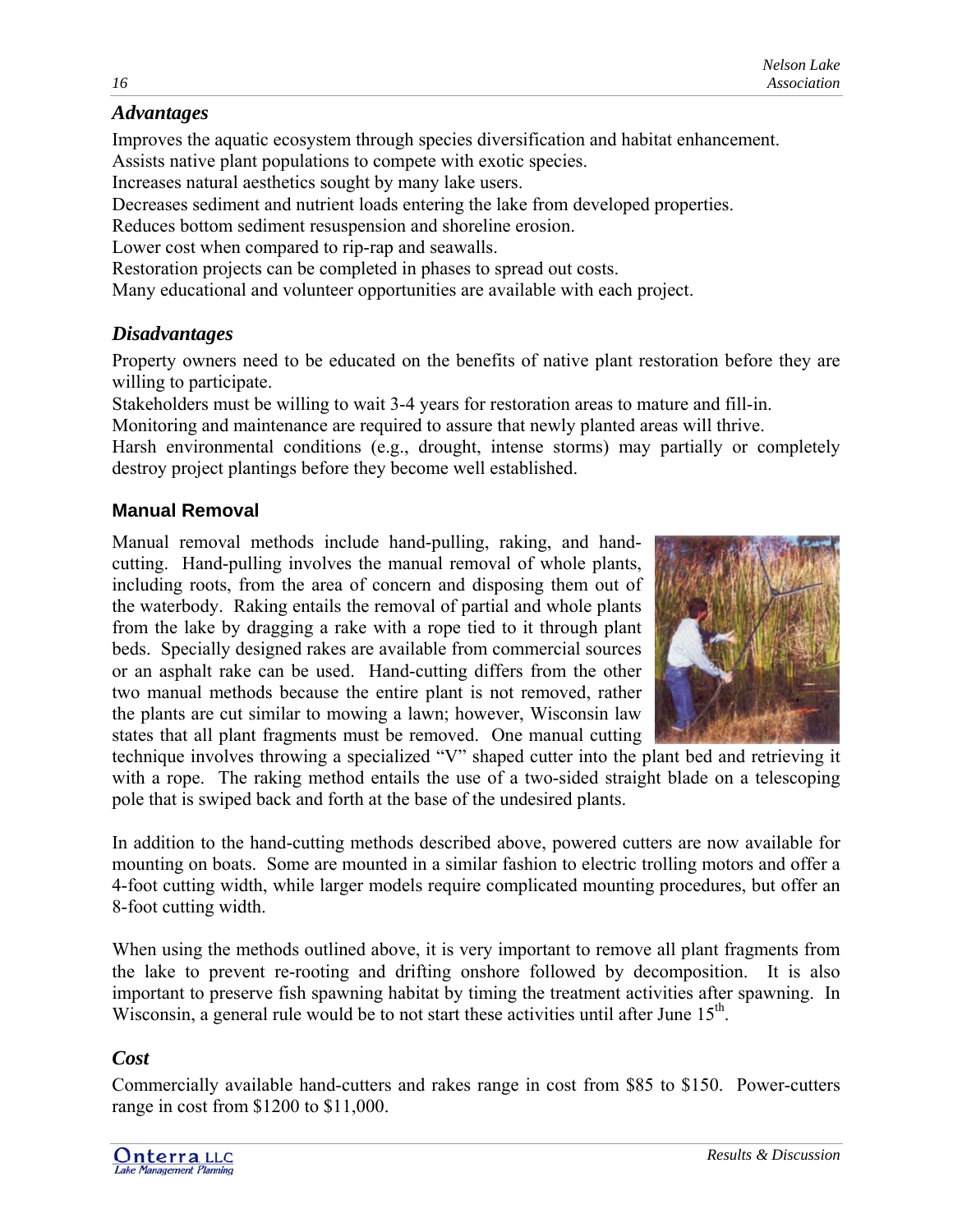## *Advantages*

Very cost effective for clearing areas around docks, piers, and swimming areas. Relatively environmentally safe if treatment is conducted after June 15<sup>th</sup>. Allows for selective removal of undesirable plant species. Provides immediate relief in localized area. Plant biomass is removed from waterbody.

## *Disadvantages*

Labor intensive.

Impractical for larger areas or dense plant beds. Subsequent treatments may be needed as plants recolonize and/or continue to grow. Uprooting of plants stirs bottom sediments making it difficult to harvest remaining plants. May disturb *benthic* organisms and fish-spawning areas. Risk of spreading invasive species if fragments are not removed.

### **Bottom Screens**

Bottom screens are very much like landscaping fabric used to block weed growth in flowerbeds. The gas-permeable screen is placed over the plant bed and anchored to the lake bottom by staking or weights. Only gas-permeable screen can be used or large pockets of gas will form under the mat as the result of plant decomposition. This could lead to portions of the screen becoming detached from the lake bottom, creating a navigational hazard. Normally the screens are removed and cleaned at the end of the growing season and then placed back in the lake the following spring. If they are not removed, sediments may build up on them and allow for plant colonization on top of the screen.

### *Cost*

Material costs range between \$.20 and \$1.25 per square-foot. Installation cost can vary largely, but may roughly cost \$750 to have 1,000 square feet of bottom screen installed. Maintenance costs can also vary, but an estimate for a waterfront lot are about \$120 each year.

### *Advantages*

Immediate and sustainable control. Long-term costs are low. Excellent for small areas and around obstructions. Materials are reusable. Prevents fragmentation and subsequent spread of plants to other areas.

### *Disadvantages*

Installation may be difficult over dense plant beds and in deep water. Not species specific. Disrupts benthic fauna. May be navigational hazard in shallow water. Initial costs are high. Labor intensive due to the seasonal removal and reinstallation requirements. Does not remove plant biomass from lake. Not practical in large-scale situations.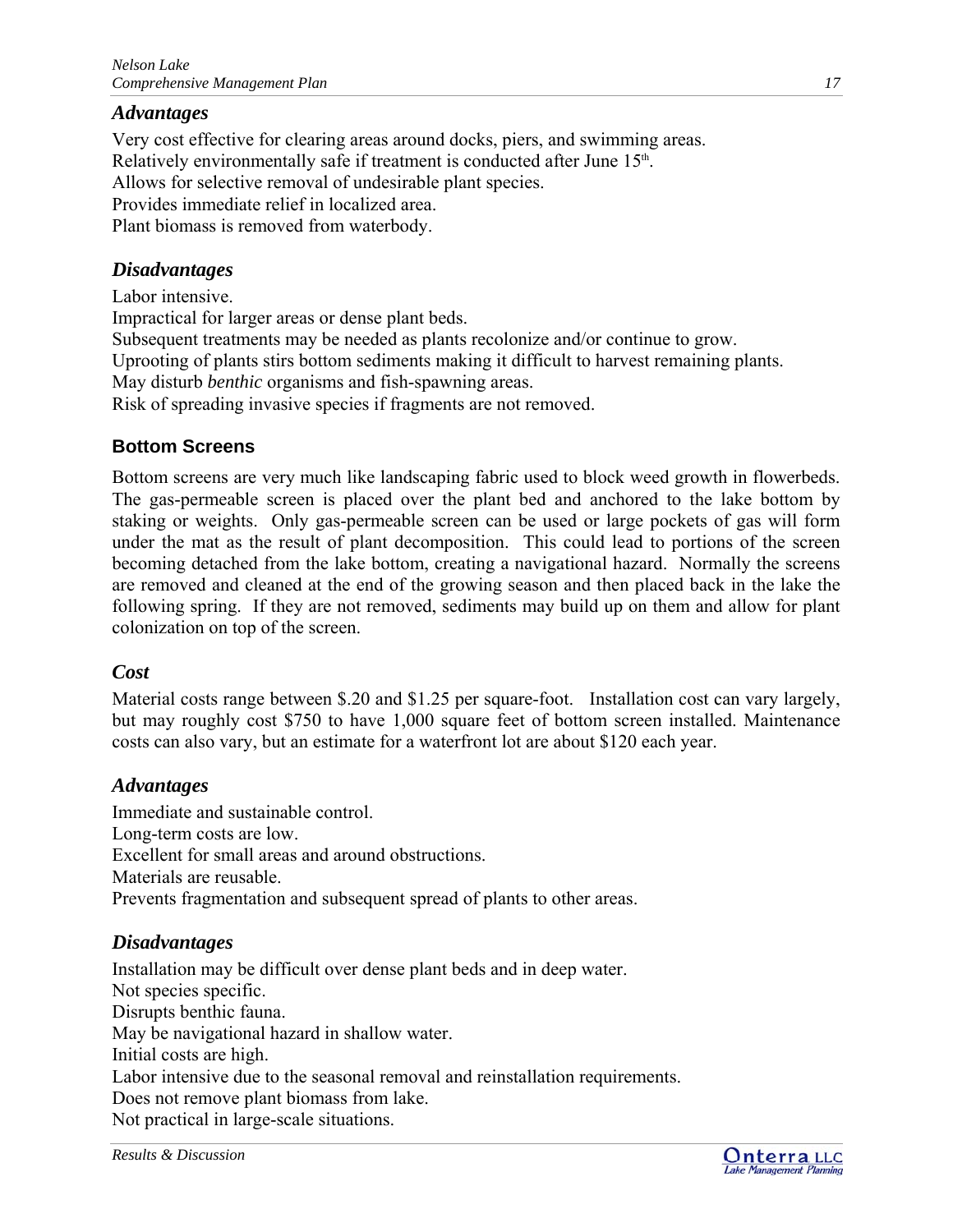## **Water Level Drawdown**

The primary manner of plant control through water level drawdown is the exposure of sediments and plant roots/tubers to desiccation and either heating or freezing depending on the timing of the treatment. Winter drawdowns are more common in temperate climates like that of Wisconsin and usually occur in reservoirs because of the ease of water removal through the outlet structure. An important fact to remember when considering the use of this technique is that only certain species are controlled and that some species may even be enhanced. Furthermore, the process will likely need to be repeated every two or three years to keep target species in check.

### *Cost*

The cost of this alternative is highly variable. If an outlet structure exists, the cost of lowering the water level would be minimal; however, if there is not an outlet, the cost of pumping water to the desirable level could be very expensive.

## *Advantages*

Inexpensive if outlet structure exists.

May control populations of certain species, like Eurasian water-milfoil for up to two years.

Allows some loose sediments to consolidate.

May enhance growth of desirable emergent species.

Other work, like dock and pier repair may be completed more easily and at a lower cost while water levels are down.

## *Disadvantages*

May be cost prohibitive if pumping is required to lower water levels.

Has the potential to upset the lake ecosystem and have significant affects on fish and other aquatic wildlife.

Adjacent wetlands may be altered due to lower water levels.

Disrupts recreational, hydroelectric, irrigation and water supply uses.

May enhance the spread of certain undesirable species, like common reed (*Phragmites australis*) and reed canary grass (*Phalaris arundinacea*).

Permitting process requires an environmental assessment that may take months to prepare. Unselective.

## **Harvesting**

Aquatic plant harvesting is frequently used in Wisconsin and involves the cutting and removal of plants much like mowing and bagging a lawn. Harvesters are produced in many sizes that can cut to depths ranging from 3 to 6 feet with cutting widths of 4 to 10 feet. Plant harvesting speeds vary with the size of the harvester, density and types of plants, and the distance to the off-loading area. Equipment requirements do not end with the harvester. In addition to the harvester, a shore-conveyor would be required to transfer plant material from the harvester to a dump truck for transport to a landfill or compost site. Furthermore, if off-loading sites are limited and/or the lake is large, a transport barge may be needed to move the harvested plants from the harvester to the shore in order to cut back on the time that the harvester spends traveling to the shore conveyor.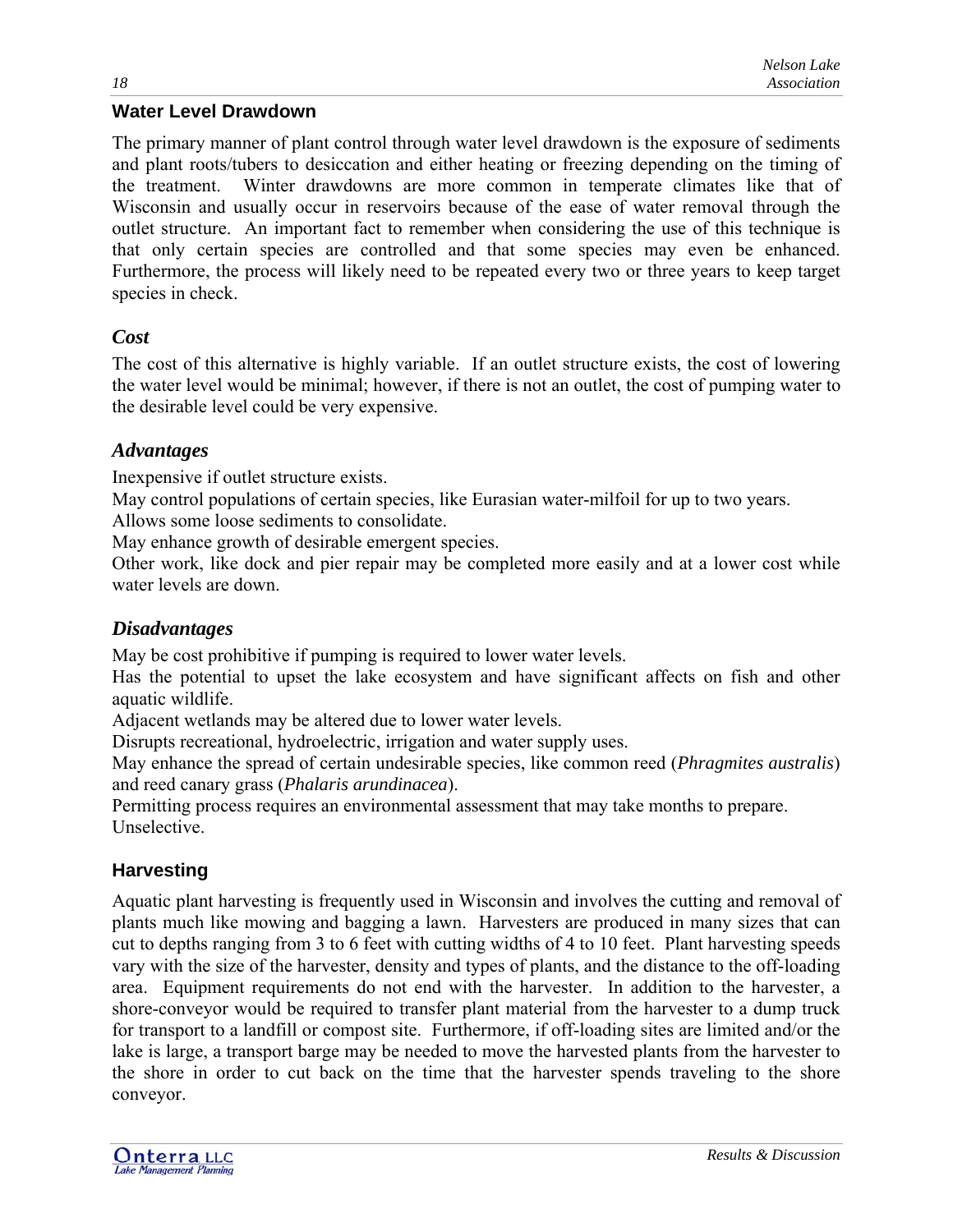Some lake organizations contract to have nuisance plants harvested, while others choose to

purchase their own equipment. If the later route is chosen, it is especially important for the lake group to be very organized and realize that there is a great deal of work and expense involved with the purchase, operation, maintenance, and storage of an aquatic plant harvester. In either case, planning is very important to minimize environmental effects and maximize benefits.



## *Costs*

Equipment costs vary with the size and features of the harvester, but in general, standard harvesters range between \$45,000 and \$100,000. Larger harvesters or stainless steel models may cost as much as \$200,000. Shore conveyors cost approximately \$20,000 and trailers range from \$7,000 to \$20,000. Storage, maintenance, insurance, and operator salaries vary greatly.

### *dvantages A*

Immediate results.

Plant biomass and associated nutrients are removed from the lake.

Select areas can be treated, leaving sensitive areas intact.

Plants are not completely removed and can still provide some habitat benefits.

Opening of cruise lanes can increase predator pressure and reduce stunted fish populations.

Removal of plant biomass can improve the oxygen balance in the litoral zone.

Harvested plant materials produce excellent compost.

## *Disadvantages*

Initial costs and maintenance are high if the lake organization intends to own and operate the equipment.

Multiple treatments may be required during the growing season because lower portions of the plant and root systems are left intact.

Many small fish, amphibians and invertebrates may be harvested along with plants.

There is little or no reduction in plant density with harvesting.

Invasive and exotic species may spread because of plant fragmentation associated with harvester operation.

Larger harvesters are not easily maneuverable in shallow water or near docks and piers.

Bottom sediments may be resuspended leading to increased turbidity and water column nutrient levels.

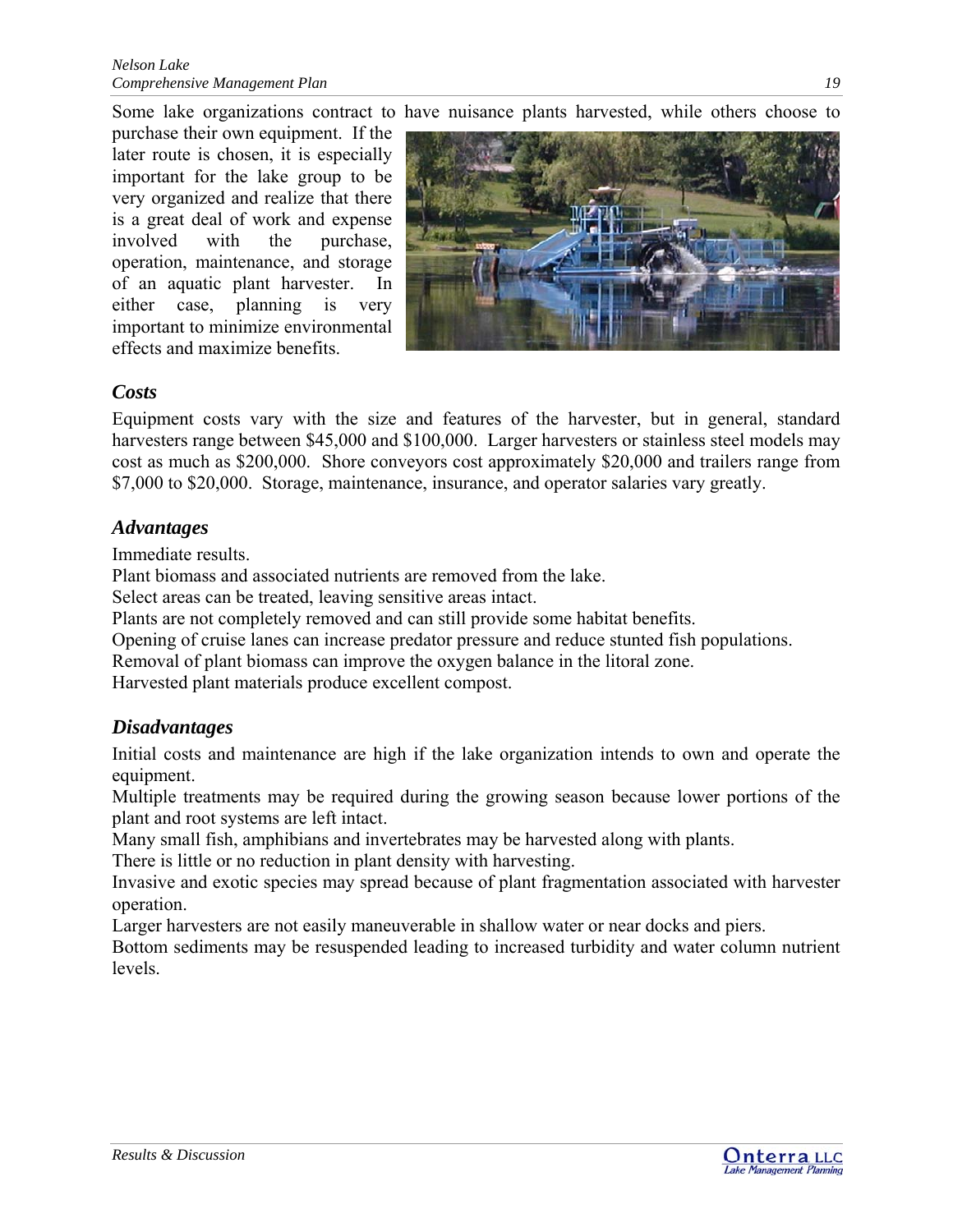## **Chemical Treatment**

There are many herbicides available for controlling aquatic macrophytes and each compound is sold under many brand names. Aquatic herbicides fall into two general classifications:

- 1. *Contact herbicides* act by causing extensive cellular damage, but usually do not affect the areas that were not in contact with the chemical. This allows them to work much faster, but does not result in a sustained effect because the root crowns, roots, or rhizomes are not killed.
- 2. *Systemic herbicides* spread throughout the entire plant and often result in complete mortality if applied at the right time of the year.

Both types are commonly used throughout Wisconsin with varying degrees of success. The use of herbicides is potentially hazardous to both the applicator and the environment, so all lake organizations should seek consultation and/or services from professional applicators with training and experience in aquatic herbicide use.

Below are brief descriptions of the aquatic herbicides currently registered for use in Wisconsin.

Fluridone (Sonar<sup>®</sup>, Avast!<sup>®</sup>) Broad spectrum, systemic herbicide that is effective on most submersed and emergent macrophytes. It is also effective on duckweed and at low concentrations has been shown to selectively remove Eurasian water-milfoil. Fluridone slowly kills macrophytes over a 30-90 day period and is only applicable in whole lake treatments or in bays and backwaters were dilution can be controlled. Required length of contact time makes this chemical inapplicable for use in flowages and impoundments. Irrigation restrictions apply.

Glyphosate (Rodeo®) Broad spectrum, systemic herbicide used in conjunction with a *surfactant* to control emergent and floating-leaved macrophytes. It acts in 7-10 days and is not used for submergent species This chemical is commonly used for controlling purple loosestrife (*Lythrum salicaria*). Glyphosate is also marketed under the name Roundup®; this formulation is not permited for use near aquatic environments because of its harmful effects on fish, amphibians, and other aquatic orgainsims.

Diquat (Reward<sup>®</sup>, Weedtrine-D<sup>®</sup>) Broad spectrum, contact herbicide that is effective on all aquatic plants and can be sprayed directly on foliage (with surfactant) or injected in the water. It is very fast acting, requiring only 12-36 hours of exposure time. Diquat readily binds with clay particles, so it is not appropriate for use in turbid waters. Consumption restrictions apply.

Endothal (Hydrothol®, Aquathol®) Broad spectrum, contact herbicides used for spot treatments of submersed plants. The mono-salt form of Endothal  $(Hydrothol<sup>®</sup>)$  is more toxic to fish and aquatic invertebrates, so the dipotassium salt  $(Aquathol^{\circledR})$  is most often used. Fish consumption, drinking, and irrigation restrictions apply.

 $2.4-D$  (Navigate<sup>®</sup>, Aqua-Kleen<sup>®</sup>, etc.) Selective, systemic herbicide that only works on broadleaf plants. The selectivity of 2,4-D towards broad-leaved plants (dicots) allows it to be used for Eurasian water-milfoil without affecting many of our native plants, which are monocots. Drinking and irrigation restrictions apply.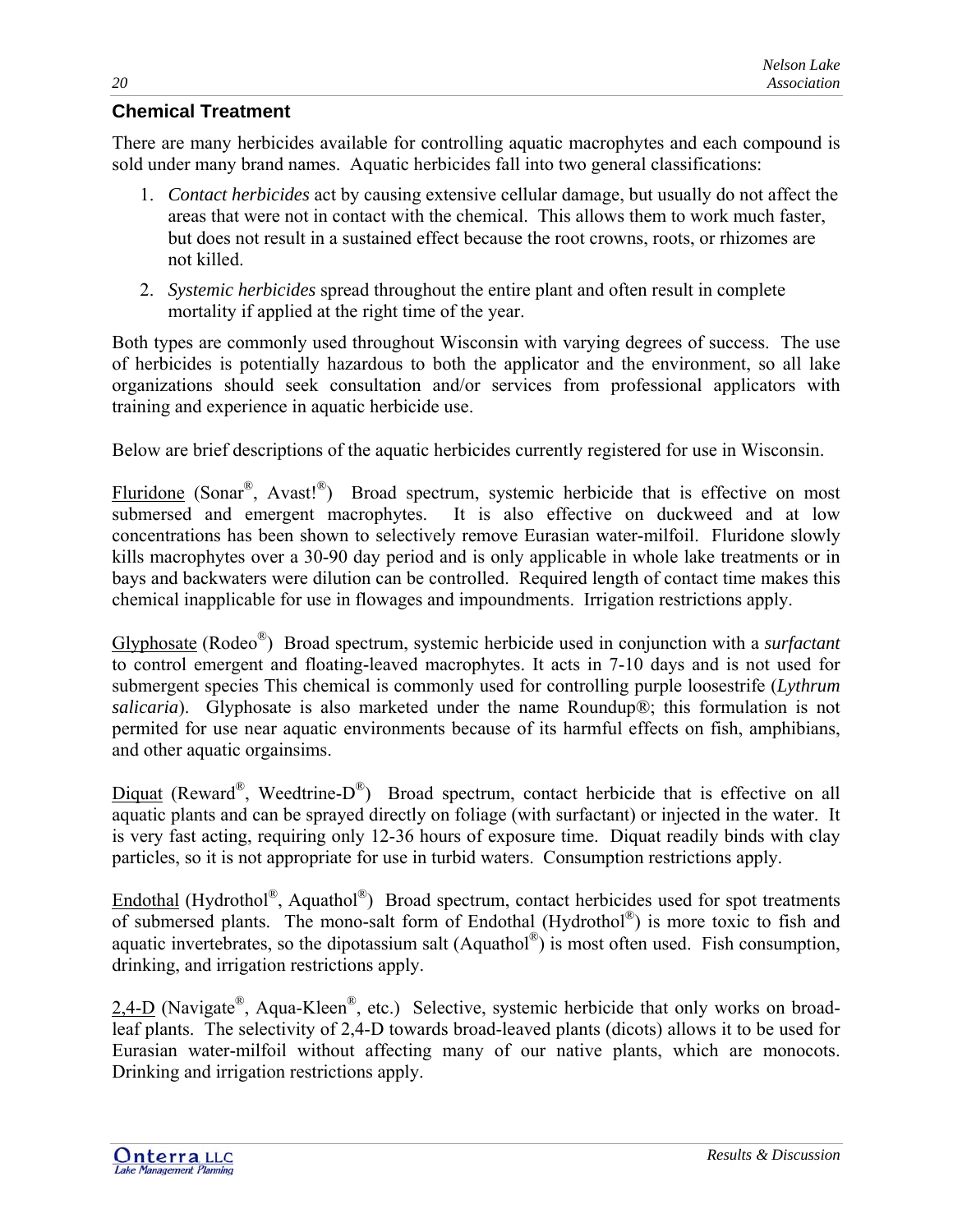## *Advantages*

Herbicides are easily applied in restricted areas, like around docks and boatlifts.

If certain chemicals are applied at the correct dosages and at the right time of year, they can selectively control certain invasive species, such as Eurasian water-milfoil.

Some herbicides can be used effectively in spot treatments.

# *Disadvantages*

Fast-acting herbicides may cause fishkills due to rapid plant decomposition if not applied correctly.

Many people adamantly object to the use of herbicides in the aquatic environment; therefore, all stakeholders should be included in the decision to use them.

Many herbicides are nonselective.

Most herbicides have a combination of use restrictions that must be followed after their application.

Many herbicides are slow-acting and may require multiple treatments throughout the growing season.

# *Cost*

Herbicide application charges vary greatly between \$400 to \$1000 per acre depending on the chemical used, who applies it, permitting procedures, and the size of the treatment area.

# **Biological Controls**

There are many insects, fish and pathogens within the United States that are used as biological controls for aquatic macrophytes. For instance, the herbivorous grass carp has been used for years in many states to control aquatic plants with some success and some failures. However, it is illegal to possess grass carp within Wisconsin because their use can create problems worse than the plants that they were used to control. Other states have also used insects to battle invasive plants, such as waterhyacinth weevils (*Neochetina spp.*) and hydrilla stem weevil (*Bagous spp.*) to control waterhyacinth (*Eichhornia crassipes*) and hydrilla (*Hydrilla verticillata)*, respectively. Fortunately, it is assumed that Wisconsin's climate is a bit harsh for these two invasive plants, so there is not need for either biocontrol insect. However, Wisconsin, along with many other states, is currently experiencing the expansion of lakes infested with Eurasian water-milfoil and as a result has supported the experimentation and use of the milfoil weevil (*Euhrychiopsis lecontei*) within its lakes. The milfoil weevil is a native weevil that has shown promise in reducing Eurasian water-milfoil stands in Wisconsin, Washington, Vermont, and other states. Research is currently being conducted to discover the best situations for the use of the insect in battling Eurasian water-milfoil. Wisconsin is also using two species of leafeating beetles (*Galerucella calmariensis* and *G. pusilla*) to battle purple loosestrife. These biocontrol insects are not covered here because purple loosestrife is predominantly a wetland species.

# *Advantages*

Milfoil weevils occur naturally in Wisconsin. This is likely an environmentally safe alternative for controlling Eurasian water-milfoil.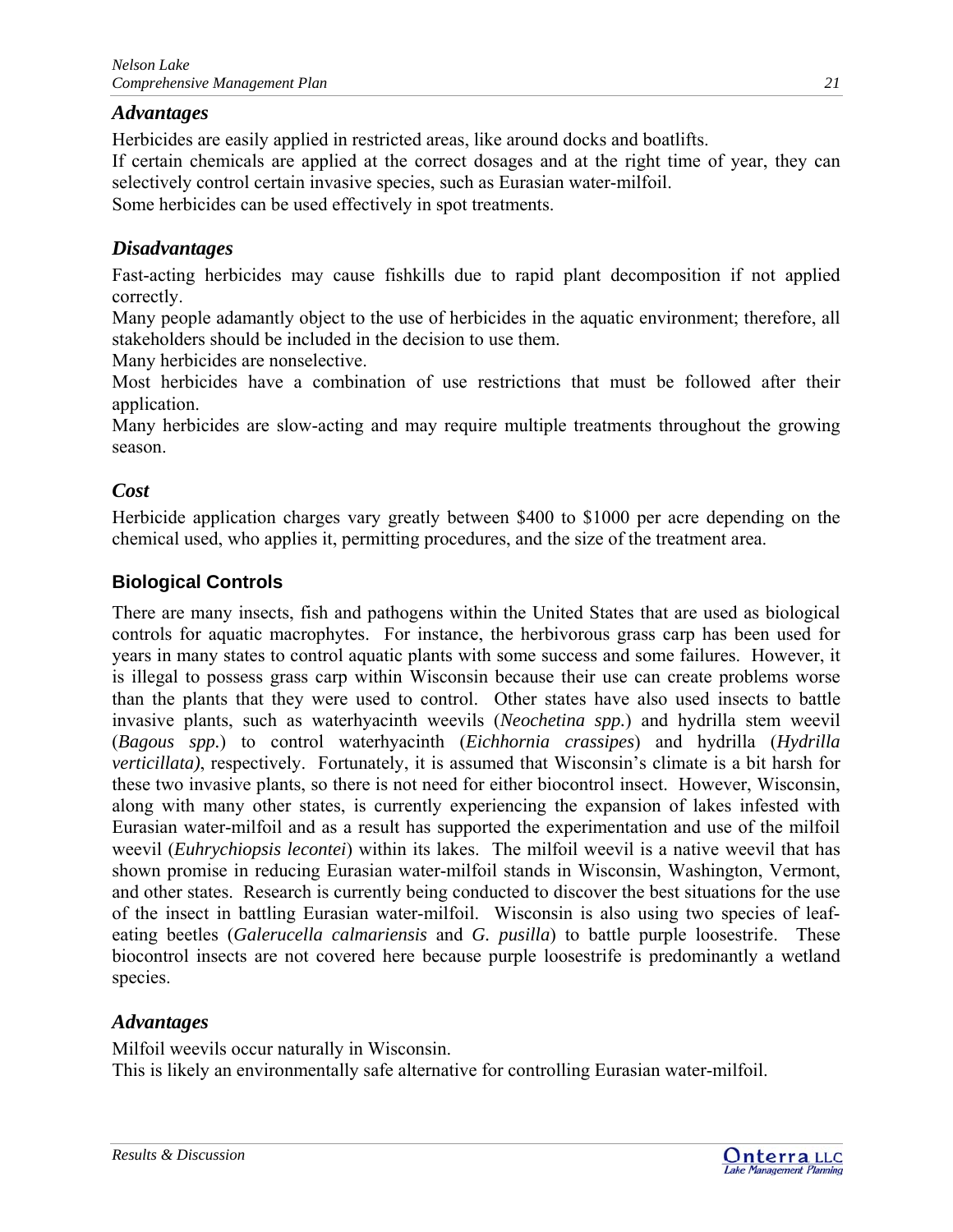# *Disadvantages*

Stocking and monitoring costs are high.

This is an unproven and experimental treatment.

There is a chance that a large amount of money could be spent with little or no change in Eurasian water-milfoil density.

# *Cost*

Stocking with adult weevils costs about \$1.20/weevil and they are usually stocked in lots of 1000 or more.

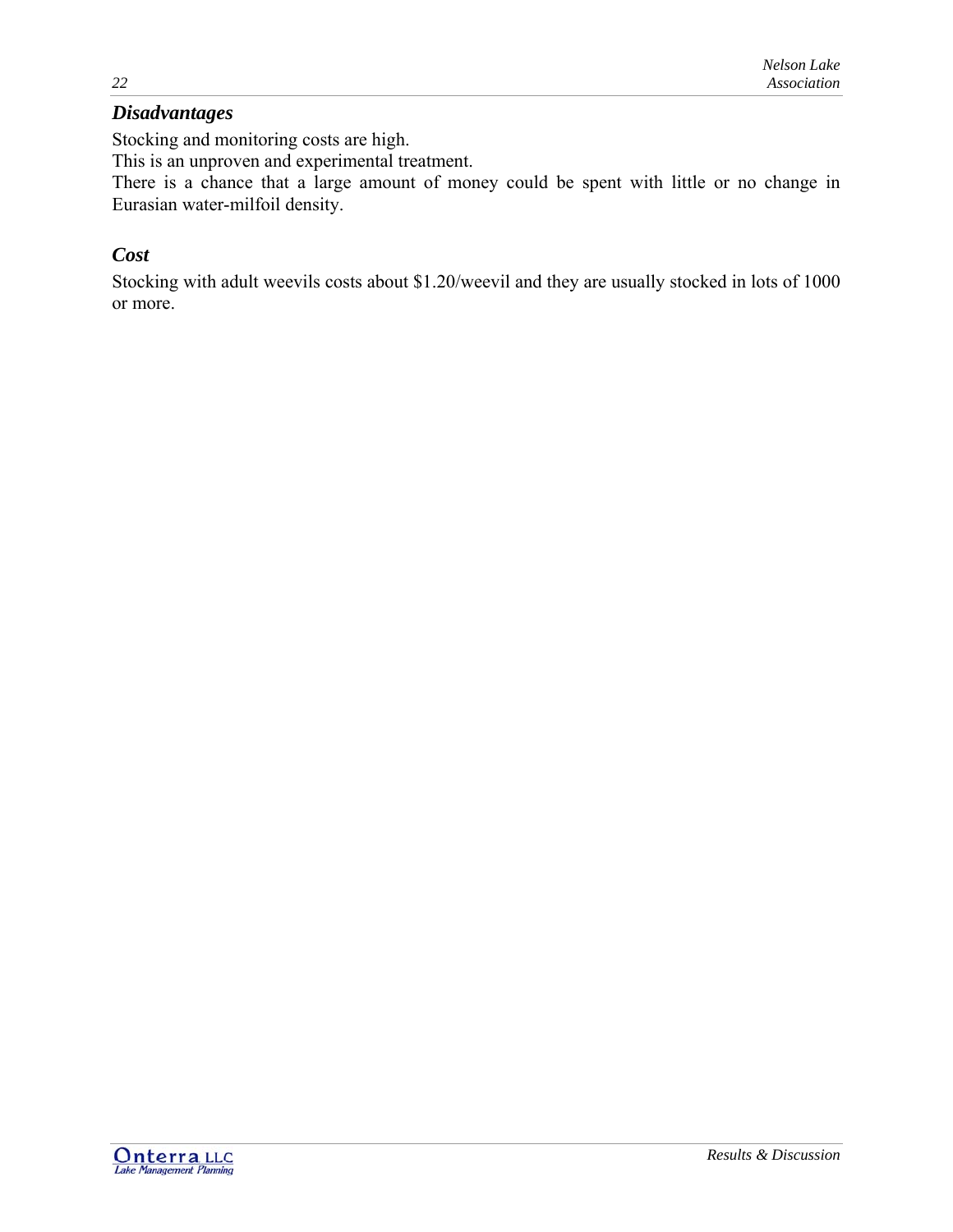# *Analysis of Current Aquatic Plant Data*

Aquatic plants are an important element in every healthy lake. Changes in lake ecosystems are often first seen in the lake's plant community. Whether these changes are positive, like variable water levels or negative, like increased shoreland development or the introduction of an exotic species, the plant community will respond. Plant communities respond in a variety of ways; there may be a loss of one or more species, certain life forms, such as emergents or floating-leaf communities may disappear from certain areas of the lake, or there may be a shift in plant dominance between species. With periodic monitoring and proper analysis, these changes are relatively easy to detect and provide critical information for management decisions.

As described in more detail in the methods section, two aquatic plant surveys were completed on Nelson Lake. The first looked strictly for curly-leaf pondweed, and the second inventoried all aquatic species found in the lake. Combined, these surveys produce a great deal of information about the aquatic vegetation of the lake. These data are analyzed and presented in numerous ways; each is discussed in more detail below.

## **Primer on Data Analysis & Data Interpretation**

## **Species List**

The species list is simply a list of all of the species that were found within the lake, both exotic and native. The list also contains the life-form of each plant found, its scientific name, and its coefficient of conservatism. The latter is discussed in more detail below. Changes in this list over time, whether it is differences in total species present, gains and loses of individual species, or changes in life-forms that are present, can be an early indicator of changes in the health of the lake ecosystem.

### **Frequency of Occurrence**

Frequency of occurrence describes how often a certain species is found within a lake. Obviously, all of the plants cannot be counted in a lake, so samples are collected from predetermined areas. In the case of Nelson Lake, plant samples were collected from plots laid out on a grid that covered the entire lake. Using the data collected from these plots, an estimate of occurrence of each plant species can be determined. In this section, relative frequency of occurrence is used to describe how often each species occurred in the plots that contained vegetation. These values are presented in percentages and if all of the values were added up, they would equal 100%. For example, if water lily had a relative frequency of 0.1 and we described that value as a percentage, it would mean that water lily made up 10% of the population.

In the end, this analysis indicates the species that dominate the plant community within the lake. Shifts in dominant plants over time may indicate disturbances in the ecosystem. For instance, low water levels over several years may increase the occurrence of emergent species while decreasing the occurrence of floating-leaf species. Introductions of invasive exotic species may result in major shifts as they crowd out native plants within the system.

### **Species Diversity**

Species diversity is probably the most misused value in ecology because it is often confused with species richness. Species richness is simply the number of species found within a system or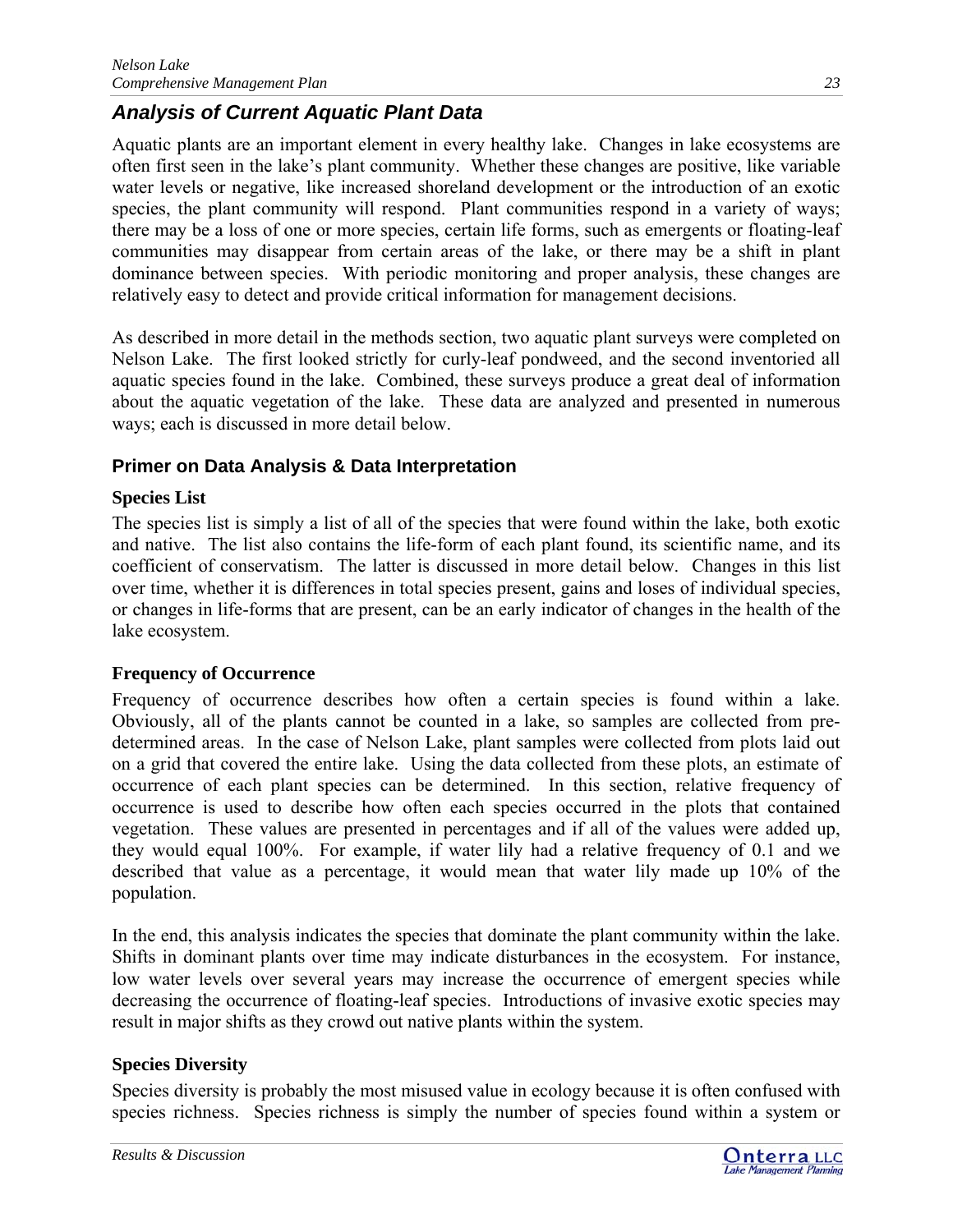community. Although these values are related, they are far from the same because diversity also takes into account how evenly the species occur within the system. A lake with 25 species may not be more diverse than a lake with 10 if the first lake is highly dominated by one or two species and the second lake has a more even distribution.

A lake with high species diversity is much more stable than a lake with a low diversity. This is analogous to diverse financial portfolio in that a diverse lake plant community can withstand environmental fluctuations much like a diverse portfolio can handle economic fluctuations. For example, a lake with a diverse plant community is much better suited to compete against exotic infestation than a lake with a lower diversity.

### **Floristic Quality Assessment**

Floristic Quality Assessment (FQA) is used to evaluate the closeness of a lake's aquatic plant community to that of an undisturbed, or pristine, lake. The higher the floristic quality, the closer a lake is to an undisturbed system. FQA is an excellent tool for comparing individual lakes and the same lake over time. In this section, the floristic quality of Nelson Lake is compared to lakes in the same ecoregion (Figure 6) and in the state.

**Ecoregions** are areas related by similar climate, physiography. similar climate, hydrology, vegetation and wildlife potential. Comparing ecosystems in the same ecoregion is sounder than comparing systems within manmade boundaries such as counties, towns, or states.

The floristic quality of a lake is calculated using its species richness and average species conservatism. As mentioned above, species richness is simply the number of species that occur in the lake, for this analysis, only native species are utilized. Average species conservatism utilizes the coefficient of conservatism values for each of those species in its calculation. A species coefficient of conservatism value indicates that species' likelihood of being found in an undisturbed (pristine) system. The values range from one to ten. Species that are normally found in disturbed systems have lower coefficients, while species frequently found in pristine

systems have higher values. For example, cattail, an invasive native species, has a value of 1, while common hard and softstem bulrush have values of 5, and Oakes pondweed, a sensitive and rare species, has a value of 10. On their own, the species richness and average conservatism values for a lake are useful in assessing a lake's plant community; however, the best assessment of the lake's plant community health is determined when the two values are used to calculate the lake's floristic quality.

## **Community Mapping**

A key component of the aquatic plant survey is the creation of an aquatic plant community map. The map represents a snapshot of the important plant communities in the lake as they existed during the survey and is valuable in the development of the management plan and in



**Northern Lakes** and Forests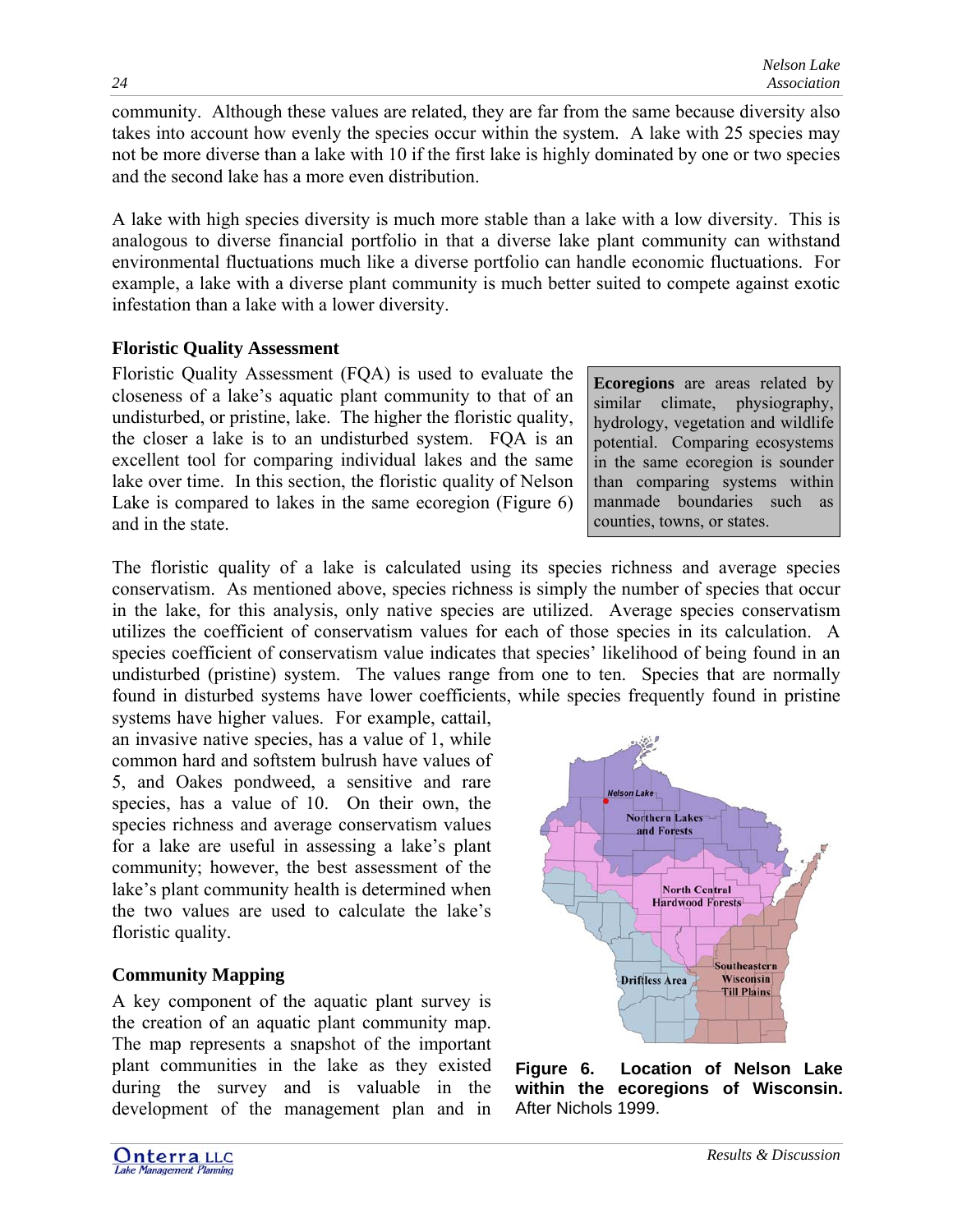comparisons with surveys completed in the future. A mapped community can consist of submergent, floating-leaf, or emergent plants, or a combination of these life-forms. Examples of submergent plants include wild celery and pondweeds; while emergents include cattails, bulrushes, and arrowheads, and floating-leaf species include white and yellow pond lilies. Emergents and floating-leaf communities lend themselves well to mapping because there are distinct boundaries between communities. Submergent species are often mixed throughout large areas of the lake and are seldom completely visible from the surface; therefore, mapping of submergent communities is more difficult and often impossible.

### **Exotic Plants**

Because of their tendency to upset the natural balance of an aquatic ecosystem, exotic species are paid particular attention to during the aquatic plant surveys. Two exotics, curly-leaf pondweed and Eurasian water milfoil are the primary targets of this extra attention.

Eurasian water-milfoil is an invasive species, native to Europe, Asia and North Africa, that has spread to most Wisconsin counties (Figure 7). Eurasian water-milfoil is unique in that its primary mode of propagation is not by seed. It actually spreads by shoot fragmentation, which has supported its transport between lakes via boats and other equipment. In addition to its propagation method, Eurasian water-milfoil has two other competitive advantages over native aquatic plants, 1) it starts growing very early in the spring when water temperatures are too cold for most native plants to grow, and 2) once its stems



**Figure 7. Spread of Eurasian water milfoil within WI counties.** WDNR Data 2004 mapped by Onterra.

reach the water surface, it does not stop growing like most native plants, instead it continues to grow along the surface creating a canopy that blocks light from reaching native plants. Eurasian water-milfoil can create dense stands and dominate submergent communities, reducing important natural habitat for fish and other wildlife, and impeding recreational activities such as swimming, fishing, and boating.

Curly-leaf pondweed is a European exotic first discovered in Wisconsin in the early 1900's that has an unconventional lifecycle giving it a competitive advantage over our native plants. Curly – leaf pondweed begins growing almost immediately after ice-out and by mid-June is at peak biomass. While it is growing, each plant produces many turions (asexual reproductive shoots) along its stem. By mid-July most of the plants have senesced, or died-back, leaving the turions in the sediment. The turions lie dormant until fall when they germinate to produce winter foliage, which thrives under the winter snow and ice. It remains in this state until spring foliage is produced in early May, giving the plant a significant jump on native vegetation. Like Eurasian water-milfoil, curly-leaf pondweed can become so abundant that it hampers recreational activities within the lake. Furthermore, its mid-summer die back can cause algal blooms spurred from the nutrients released during the plant's decomposition.

Because of its odd life-cycle, a special survey is conducted early in the growing season to inventory and map curly-leaf pondweed occurrence within the lake. Although Eurasian water milfoil starts to grow earlier than our native plants, it is at peak biomass during most of the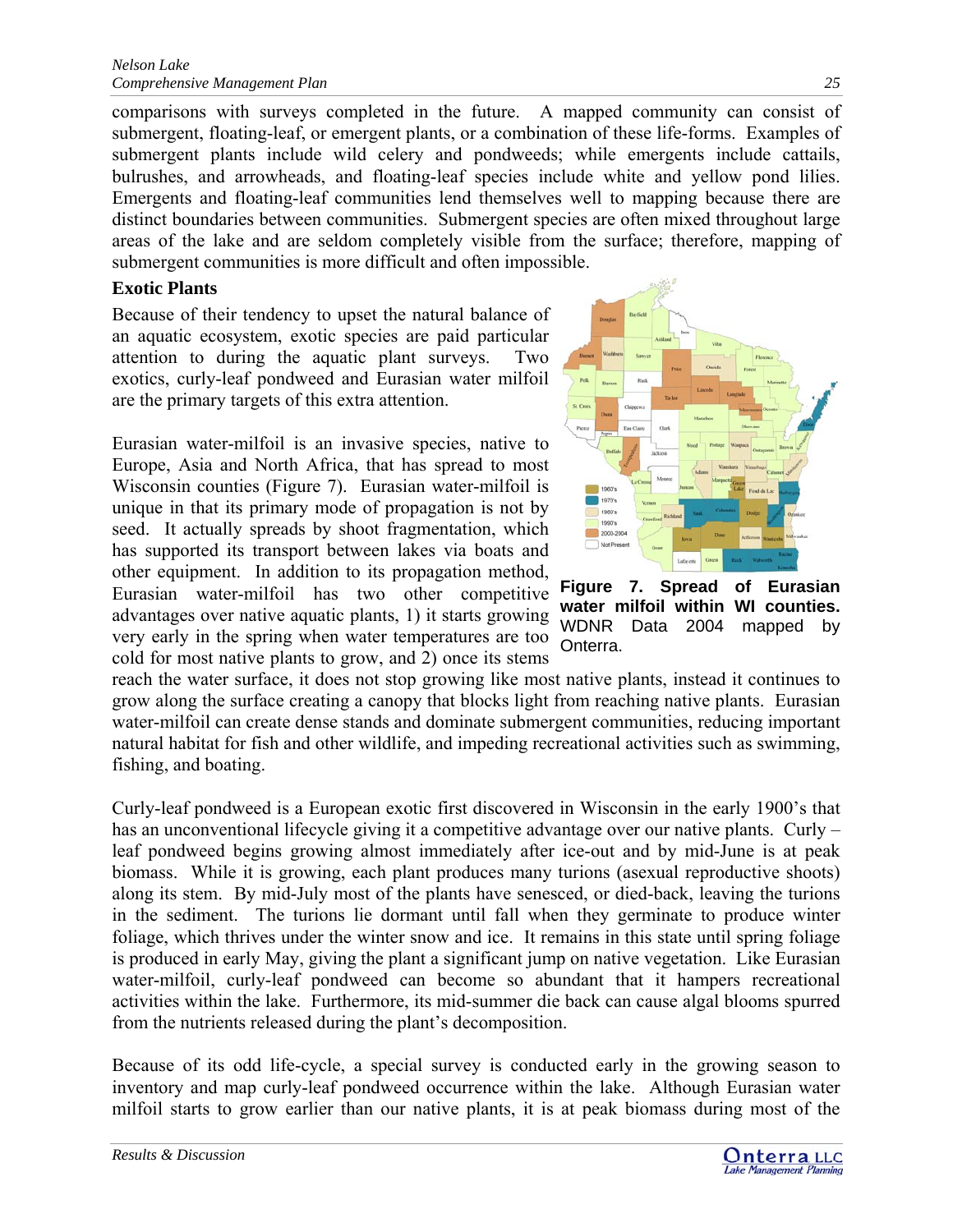summer, so it is inventoried during the comprehensive aquatic plant survey completed in mid to late summer.

### **2005 Surveys**

The aquatic plant surveys completed in 2005 located 40 aquatic plant species within Nelson Lake (Table 1); of these, 38 were native species and two were exotics. The non-native species included single occurrences of purple loosestrife and an ornamental white water lily. The purple loosestrife was removed by hand following the study and same will occur with the ornamental species.

| Life       | <b>Scientific</b>              | Common                       | <b>Coefficient of</b> |  |  |
|------------|--------------------------------|------------------------------|-----------------------|--|--|
| Form       | Name                           | Name                         | Conservatism (c)      |  |  |
|            | Acorus calamus                 | Sweetflag                    | $\overline{7}$        |  |  |
|            | Calla palustris                | Water arum                   | 9                     |  |  |
|            | Carex comosa                   | <b>Bristly sedge</b>         | 5                     |  |  |
|            | Carex lacustris                | Lake sedge                   | 6                     |  |  |
|            | Dulichium arundinaceum         | Three-way sedge              | 9                     |  |  |
|            | Eleocharis palustris           | Creeping spikerush           | 6                     |  |  |
| Emergent   | Equisetum fluviatile           | Water horsetail              | $\overline{7}$        |  |  |
|            | Iris versicolor                | Northern blue flag           | 5                     |  |  |
|            | Lythrum salicaria              | Purple loosestrife           | Exotic                |  |  |
|            | Sagittaria graminea            | Grass-leaved arrowhead       | 9                     |  |  |
|            | Sagittaria latifolia           | Common arrowhead             | 3                     |  |  |
|            | Schoenoplectus tabernaemontani | Softstem bulrush             | $\overline{4}$        |  |  |
|            | Typha latifolia                | Broad-leaved cattail         | 1                     |  |  |
|            | Zizania palustris              | Northern wild rice           | 8                     |  |  |
|            | Lemna trisulca                 | Forked duckweed              | 6                     |  |  |
| 뚠          | Spirodela polyrrhiza           | Greater duckweed             | 5                     |  |  |
|            |                                |                              |                       |  |  |
|            | Brasenia schreberi             | Watershield                  | $\overline{7}$        |  |  |
|            | Nuphar variegata               | Spatterdock                  | 6                     |  |  |
| 군          | Nymphaea odorata               | White water lily             | 6                     |  |  |
|            | Nymphaea odorata var. rosea    | White water lily Ornamental  | Exotic                |  |  |
|            | Sparganium emersum             | Short-stemmed bur-reed       | 8                     |  |  |
| FLVE       | Sparganium fluctuans           | Floating-leaf bur-reed       | 10                    |  |  |
|            |                                |                              |                       |  |  |
|            | Ceratophyllum demersum         | Coontail                     | 3                     |  |  |
|            | Elodea canadensis              | Common waterweed             | 3                     |  |  |
|            | <b>Isoetes lacustris</b>       | Lake quillwort               | 8                     |  |  |
|            | Megalodonta beckii             | Water marigold               | 8                     |  |  |
|            | Myriophyllum heterophyllum     | Various-leaved water milfoil | $\overline{7}$        |  |  |
|            | Myriophyllum sibiricum         | Northern water milfoil       | $\overline{7}$        |  |  |
|            | Najas flexilis                 | Slender naiad                | 6                     |  |  |
|            | Potamogeton amplifolius        | Large-leaf pondweed          | $\overline{7}$        |  |  |
|            | Potamogeton epihydrus          | Ribbon-leaf pondweed         | 8                     |  |  |
|            | Potamogeton foliosus           | Leafy pondweed               | 6                     |  |  |
| Submergent | Potamogeton gramineus          | Variable pondweed            | $\overline{7}$        |  |  |
|            | Potamogeton natans             | Floating-leaf pondweed       | 5                     |  |  |
|            | Potamogeton richardsonii       | Clasping-leaf pondweed       | 5                     |  |  |
|            | Potamogeton robbinsii          | Fern pondweed                | 8                     |  |  |
|            | Potamogeton spirillus          | Spiral-fruited pondweed      | 8                     |  |  |
|            | Potamogeton zosteriformis      | Flat-stem pondweed           | 6                     |  |  |
|            | Utricularia vulgaris           | Common bladderwort           | 7                     |  |  |
|            | Vallisneria americana          | Wild celery                  | 6                     |  |  |
|            |                                |                              |                       |  |  |

**Table 1. Aquatic plant species located in Nelson Lake during the 2005 surveys.** 

FF = Free Floating

FL = Floating Leaf

FL/E = Floating Leaf and Emergent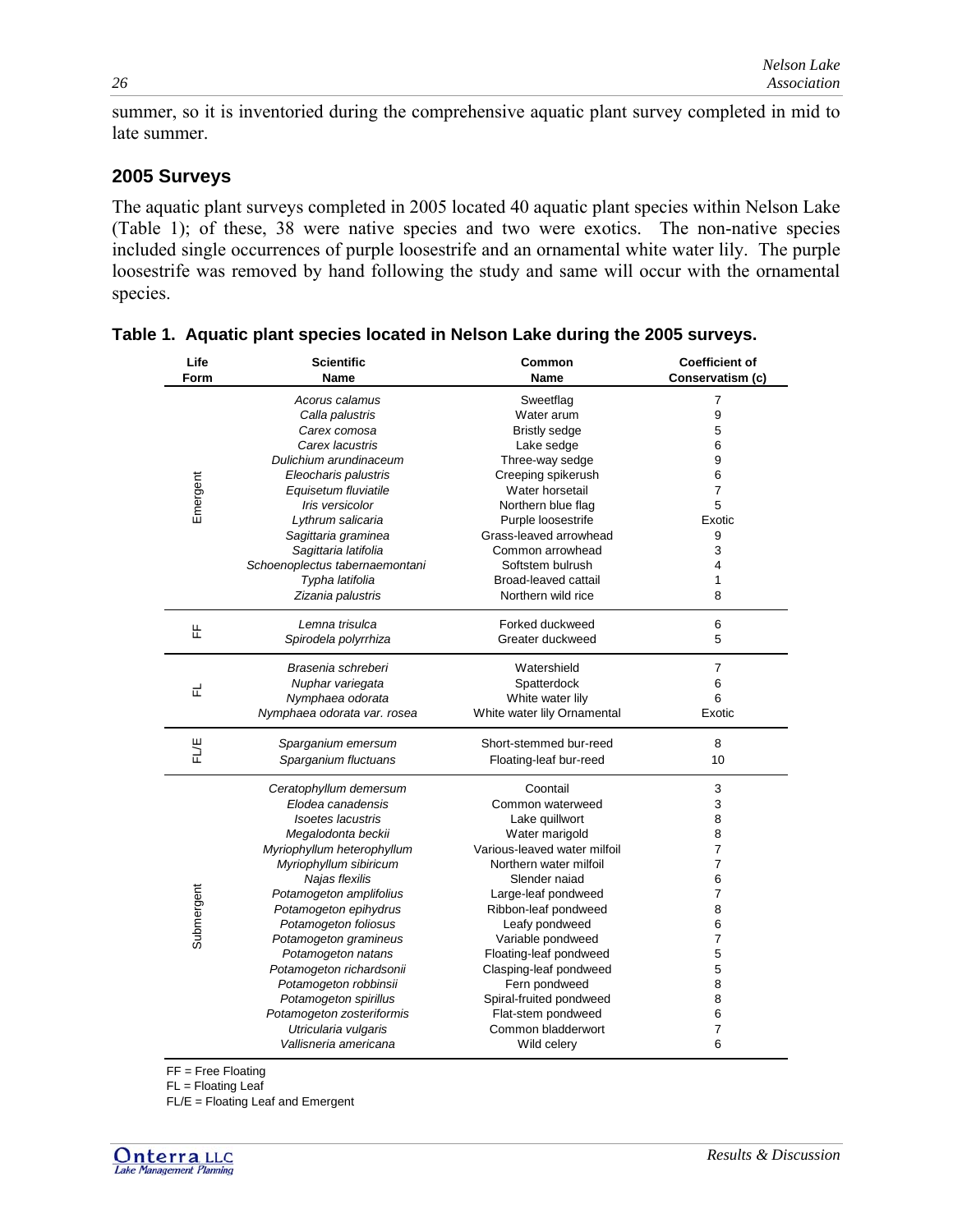Although Nelson Lake is largely dominated by fern pondweed and wild celery (Figure 8), it would still be considered a diverse system (Simpson's diversity  $= 0.90$ ). Other common species that occur throughout much of the lake include clasping-leaf pondweed (often mistaken for curly-leaf pondweed), coontail, and spatterdock.

Overall, the FQA indicates that floristic quality of Nelson Lake (Figure 9) is excellent, especially when compared to median values for the state and ecoregion. As described above, floristic quality utilizes average conservatism value for all of the native species found in the lake and the total number of those species. Obviously, the high species richness of the lake is the major factor contributing to its excellent floristic quality as Nelson Lake's average conservatism value is slightly below the ecoregion median. The median values reported in Figure 8 were derived from a large dataset of plant studies from Wisconsin (Nichols 1999); however, only certain species were considered to be "lake plants" by the author and only those plants were assigned coefficient of conservatism values. The method states that if a species is included that is not in the list, then the average conservatism for the lake should be used as its coefficient of conservatism and the species richness should increase by one. Basically, this means that the species is given "credit" in the calculation only for being in the lake, but its fidelity towards a disturbed or undisturbed system (i.e., its coefficient of conservatism) is not considered. Recently, the WDNR has developed coefficients of conservatism for nearly every native plant in the state (WDNR 2003). Incidentally, the values listed in Nichols 1999 were used in the state values. The values reported in Figure 8 were calculated using the WDNR coefficients of

conservatism for the plants that were not listed in Nichols (1999). In some cases, using the procedure in this way can inflate the species richness value to the point that comparisons with the median values developed by Nichols are unreasonable. In the case of Nelson Lake, only one species not included in Nichols (1999) was used in the calculations. Removing that species reduces the species richness to 37, leaves the average conservatism unaffected at 6.4, and decreases the floristic quality to 38.8. In the end, these are not significant changes; therefore, the values, as listed, are valid for comparison with the state and ecoregion medians.

**Median Value** This is the value that roughly half of the data are smaller and half the data are larger. A median is used when a few data are so large or so small that it skew the average value to the point that it would not represent the population as a whole.

The Nelson Lake average conservatism values are only slightly higher than the state and ecoregion medians. This indicates that many of the species present in the lake are indicative of a somewhat disturbed system. This is not a surprise considering Nelson Lake is an impoundment with portions of developed shoreline that experiences a great deal of recreational use. Still, the lake's plant community is outstanding as evidenced by the very high floristic quality and high index of diversity. The quality is also indicated by the high incidence of emergent and floatingleaf plant communities that occur in many areas of the lake (Draft Map 2). This is important, because these communities are often negatively affected by recreational use and shoreland development. Radomski and Goeman (2001) found a 66% reduction in vegetation coverage on developed shorelines when compared to undeveloped shorelines in Minnesota Lakes. Furthermore, they also found a significant reduction in abundance and size of northern pike (*Esox lucius*), bluegill (*Lepomis macrochirus*), and pumpkinseed (*Lepomis gibbosus*) associated with these developed shorelines. Many studies have documented the adverse affects of motorboat traffic on aquatic plants (e.g. Murphy and Eaton 1983, Vermaat and de Bruyne 1993,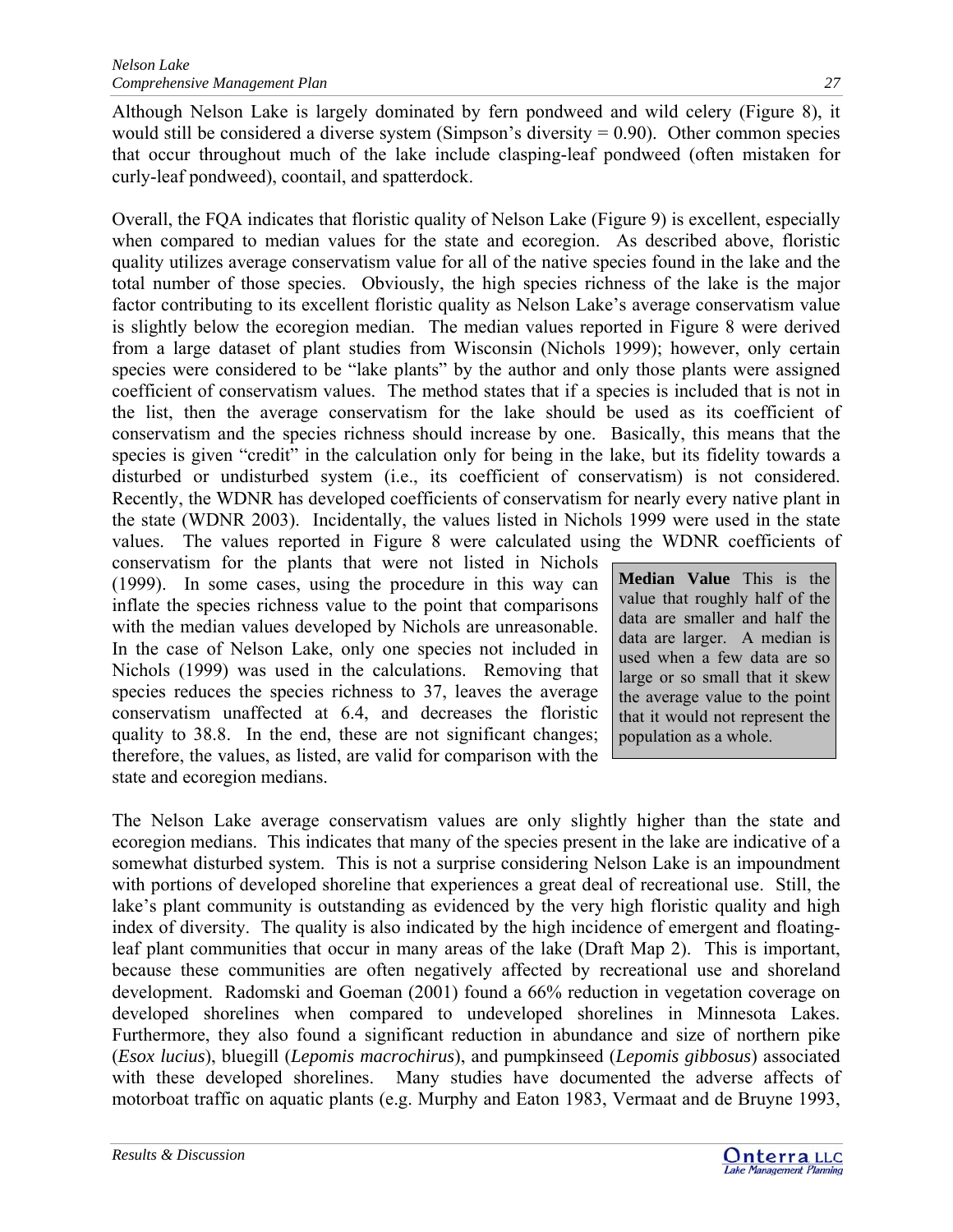Mumma et al. 1996, Asplund and Cook 1997). In all of these studies, lower plant biomasses and/or declines and higher turbidity were associated with motorboat traffic.



**Figure 8. Nelson Lake aquatic plant occurrence analysis of 2005 survey data.** Exotic species indicated with red.



**Figure 9. Floristic Quality Analysis using data from 2005 aquatic plant surveys completed on Nelson Lake.** Analysis following Nichols 1999.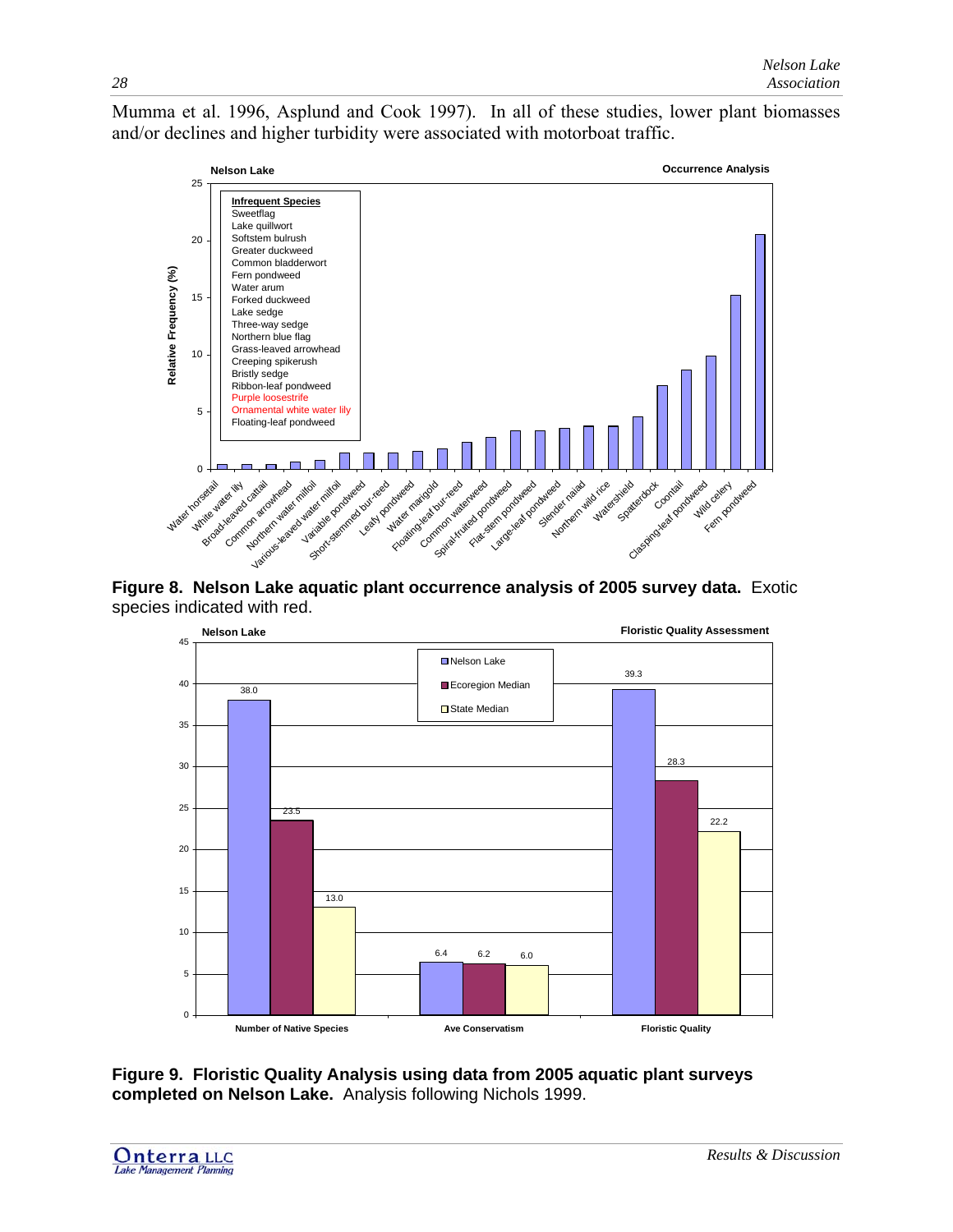# <span id="page-29-0"></span>**Watershed Analysis**

Nelsons Lake's watershed (drainage basin), excluding the lake surface area, is approximately 32,137 acres (roughly 50 mi<sup>2</sup> ), yielding a watershed to lake area ratio of approximately 11.7:1. This is a relatively high ratio and lakes with higher ratios tend to have greater phosphorus concentrations relative to lakes with lower ratios. This is because there is more land delivering (loading) sediments and nutrients to the lake through its tributaries. The actual amount of pollutants (nutrients, sediment, toxins, etc.) depends greatly on how the land within the watershed is used. Vegetated areas, such as forests, grasslands, and meadows, allow the water to permeate the ground and do not produce much surface runoff. On the other hand, agricultural areas, particularly row crops, along with residential/urban areas reduce infiltration and increase surface runoff. The increased surface runoff associated with these land covers leads to increased pollutant loading; which, in turn, can lead to nuisance algal blooms, increased sedimentation, and/or overabundant macrophyte populations.

Land cover data from the Wisconsin



**Figure 10. Nelson Lake watershed land cover types.** WISCLAND data.





**Figure 11. Nelson Lake watershed phosphorus loading by land cover type.** WiLMS data.

Initiative for Statewide Cooperation on Landscape Analysis and Data (WISCLAND) for the Nelson Lake watershed are displayed in Draft Map 3. Not surprisingly, the vast majority (over 82% including the surface area of the lake) is forested, with much lesser amounts in wetlands, pasture/grass, and varying degrees of residential development (Figure 10). Modeling of these land cover types along with their respective acreages using the Wisconsin Lake Modeling Suite (WiLMS) indicates that approximately 2,848 lbs of phosphorus enters Nelson Lake from its watershed annually. Further modeling through WiLMS indicates that the predicted load would result in mean growing season and spring overturn phosphorus concentrations of approximately 24 and 22 μg/L, respectively. The estimated concentrations correspond well to values collected at both the east and west sampling sites of Nelson Lake, indicating that the model portrays the system relatively well.

Figure 11 displays the percent contribution of each of the cover types found within the watershed. Interestingly, over a quarter of the total phosphorus load enters the lake at its surface through atmospheric fallout of dust particles and precipitation. Forested areas provide over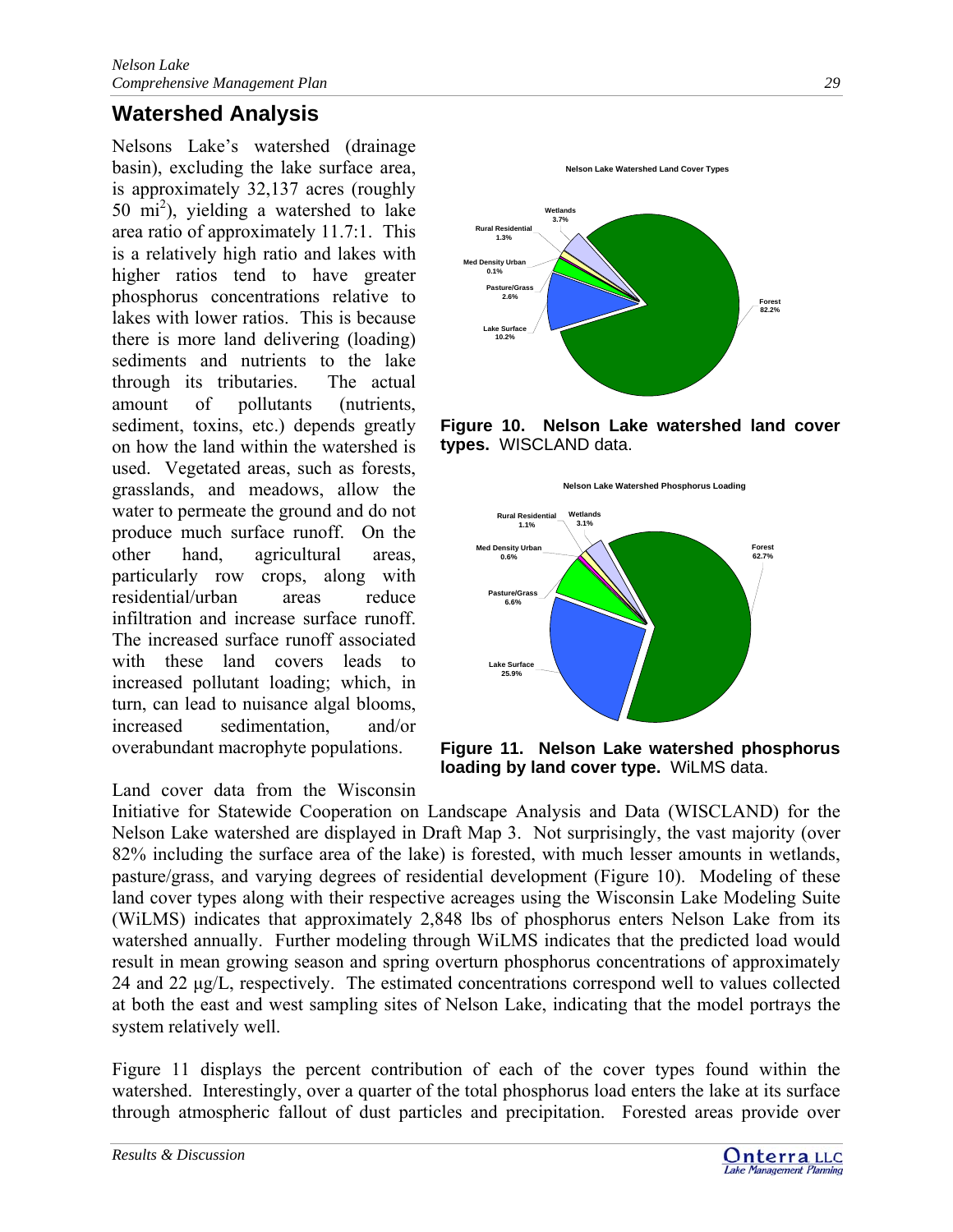1,780 lbs, accounting for nearly 63% of the annual load. This may seem like quite a bit of phosphorus; however, it would only require 2002 acres of agricultural row crops, less than 10% of the forested area in Nelson Lake's watershed, to load the same amount of phosphorus to the lake. Obviously, having the vast majority of its watershed in a forested condition is a tremendous benefit to the well being of the lake. In fact, short of reforesting the remaining areas of the watershed, it is apparent that there is not much room for improving the phosphorus loads to the lake through its tributaries and from surface runoff of the lake's immediate shorelands. However, surface runoff is not the only source of phosphorus to a lake; subsurface flows can also deliver considerable amounts of phosphorus to a lake – especially if failing septic systems are in the vicinity.

Assessing the current conditions of shoreland septic systems around Nelson Lake is well beyond the scope of this project; however, potential impacts can be estimated using WiLMS. In order to complete the modeling, an estimate of septic system use must be determined. In WiLMS, septic system phosphorus loading is estimated using drain field outflow values in kilograms/capitayear. One capita-year is equal to one person occupying a dwelling for a period of one year. If a family of four used their shoreland property 6 months out of the year, that would yield a use of 2 capita-years. Considering the residential development around the lake, the number of resorts, and the number of resorts that have been converted to condominium properties, a conservative estimate of 1200 capita-years would be appropriate for estimating the septic system impacts on Nelson Lake's phosphorus budget.

As a base estimate, the modeling was started by assuming that all of the septic systems were functioning and the septic fields retained 90% of the phosphorus passed through them. To demonstrate potential increases in loads, scenarios were modeled using specific percentages of system failure, specifically, 25%, 50%, and 75%. The results of the modeling are displayed in Figure 12.



**Figure 12. Potential phosphorus load increases to Nelson Lake with varying degrees of septic system failure.** WiLMs data.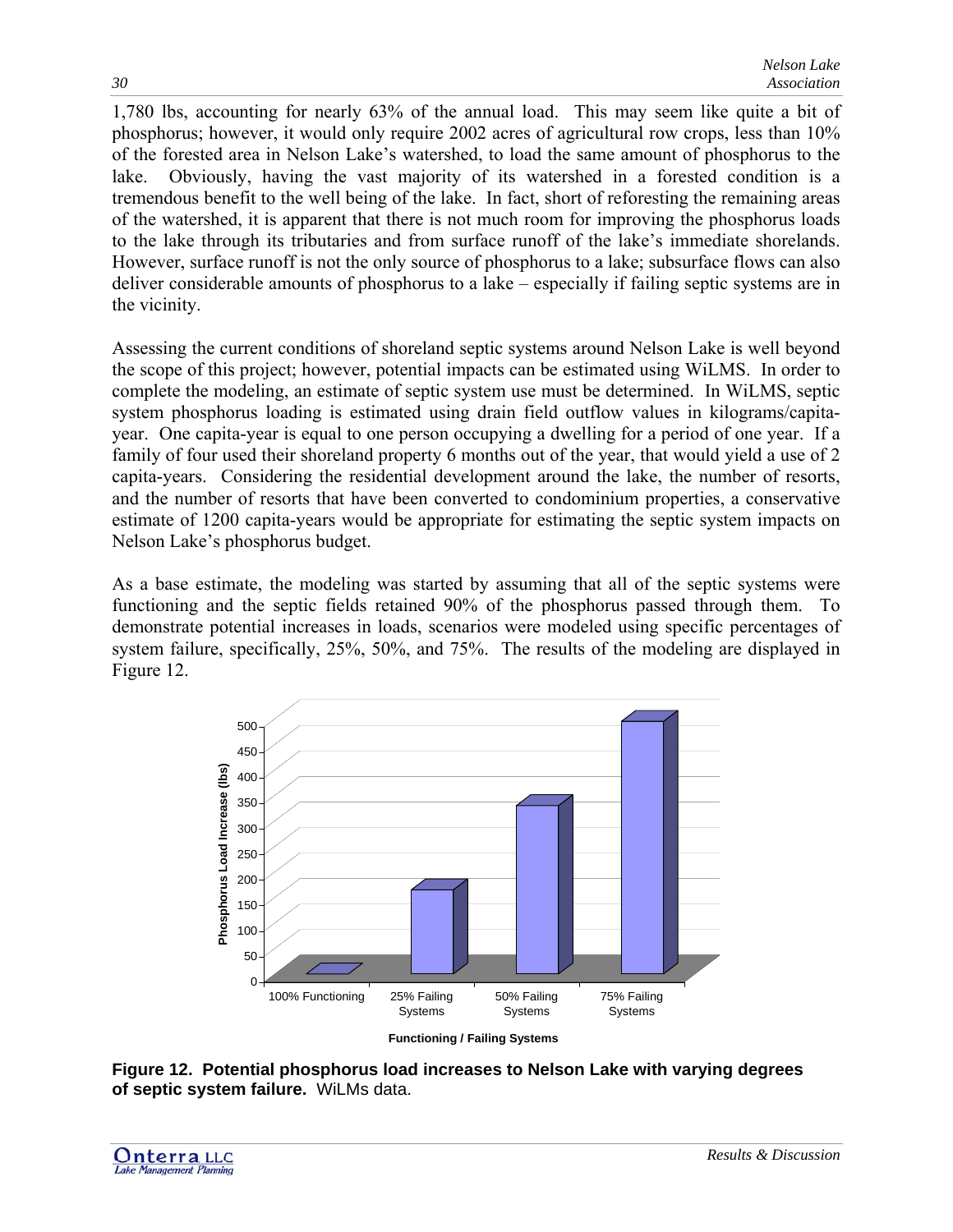With only 25% of the systems failing (retaining only 40% of the phosphorus passing through them), there would be an additional 165 lbs of phosphorus added to Nelson Lake annually. The additional load doubles if 50% of the systems are failing and triples if 75% are failing. Considering the age of many of the properties and in turn, the age of their septic systems, a 25 to 50% failure rate may not be unreasonable. Taking into consideration that the system use estimates utilized in the modeling are likely very conservative, leads to the conclusion that these potential impacts could become reality.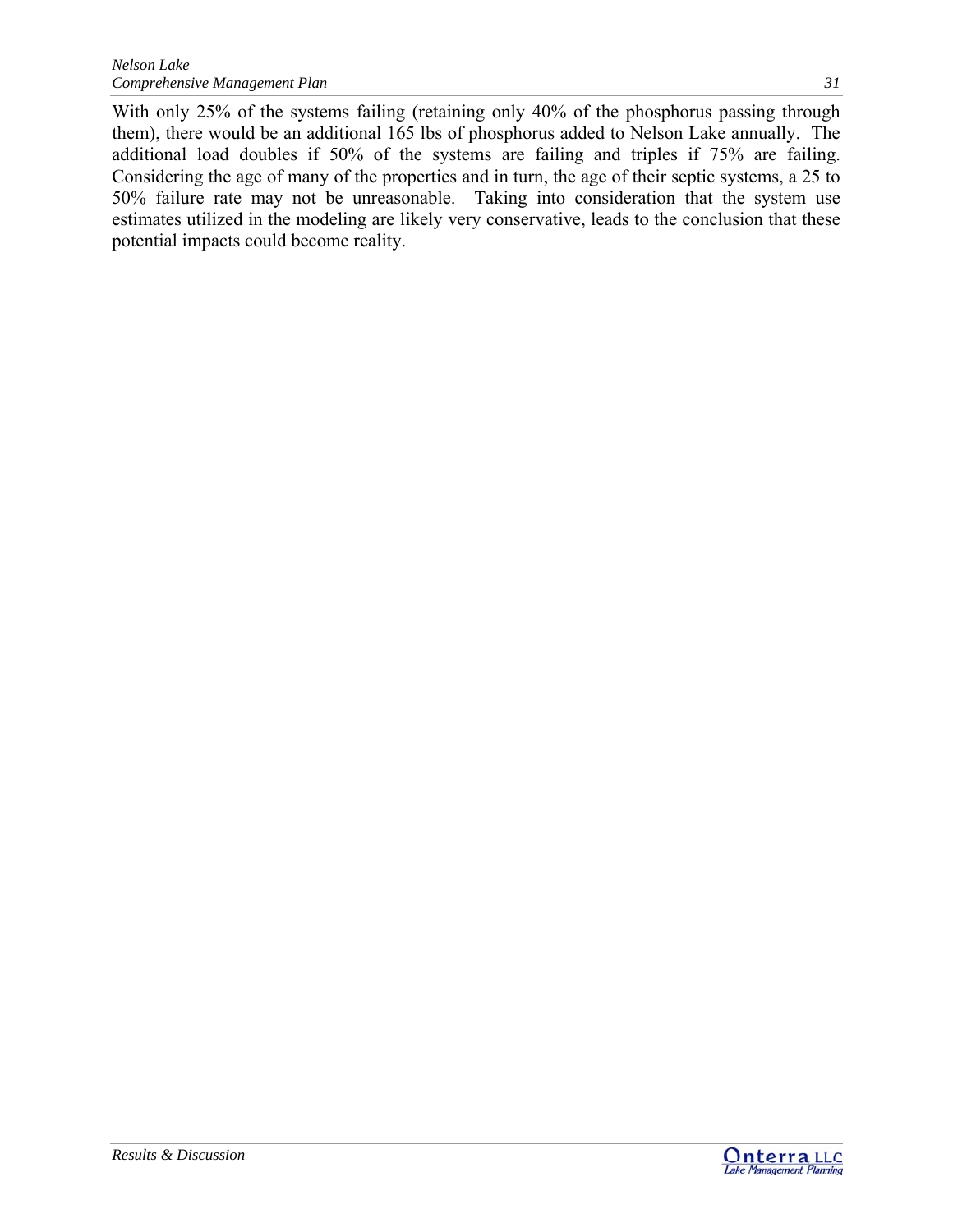# <span id="page-32-0"></span>**Fisheries**

In October 2004, the WDNR completed a fishery management plan for Nelson Lake (WDNR 2004). It should be noted here that the plan created for Nelson Lake is unique because it included a great deal of input from area anglers; a component that many fishery management plans lack. Fishery management is an important aspect in the comprehensive management of a lake ecosystem; therefore, a brief summary of the plan is included here as reference.

Historically, the Nelson Lake fishery was dominated by walleye and known for large panfish, pike, and even bullhead. In recent years, domination has shifted to largemouth bass. Wisconsin Natural Resources fisheries biologists believe minimum harvest length limits have caused the largemouth bass population to increase. They further believe that predation by largemouth bass on young pike and walleye has reduced the pike population and dramatically reduced the walleye population. Subsequently, lack of predation by walleye and pike on panfish has caused panfish populations to increase, but to be primarily comprised of smaller fish. Overharvest of moderately sized panfish may also have contributed to dense populations of small fish.

Among the goals of the WDNR management plan are an increase in the density of the Nelson Lake walleye population and an increase in the number of large panfish and pike. In order to attain these goals, extended-growth walleye will be stocked in Nelson Lake over a five-year period. In addition, the WDNR recommends that Nelson Lake water levels be kept at the optimum breeding levels, for walleye. The WDNR proposes strict harvest regulations for walleye, during the recovery period, and encourages even more conservative harvest than permitted by those strict regulations. The WDNR also strongly encourages people not to harvest small panfish, in order to allow for a greater number of individuals to reach a large size.

Perhaps the most critical component of the recovery of the Nelson Lake fishery is the reduction of the largemouth bass population. The most practical method of reducing the largemouth bass population is increased harvest. The WDNR encourages Nelson Lake fishermen to harvest every largemouth they catch. It is hoped that fewer largemouth bass, whose main foraging ground is the same vegetation used as a nursery by young walleye and pike, will increase the survival of young walleye and pike, and allow Nelson Lake to be the "special" fishery it once was, for many years.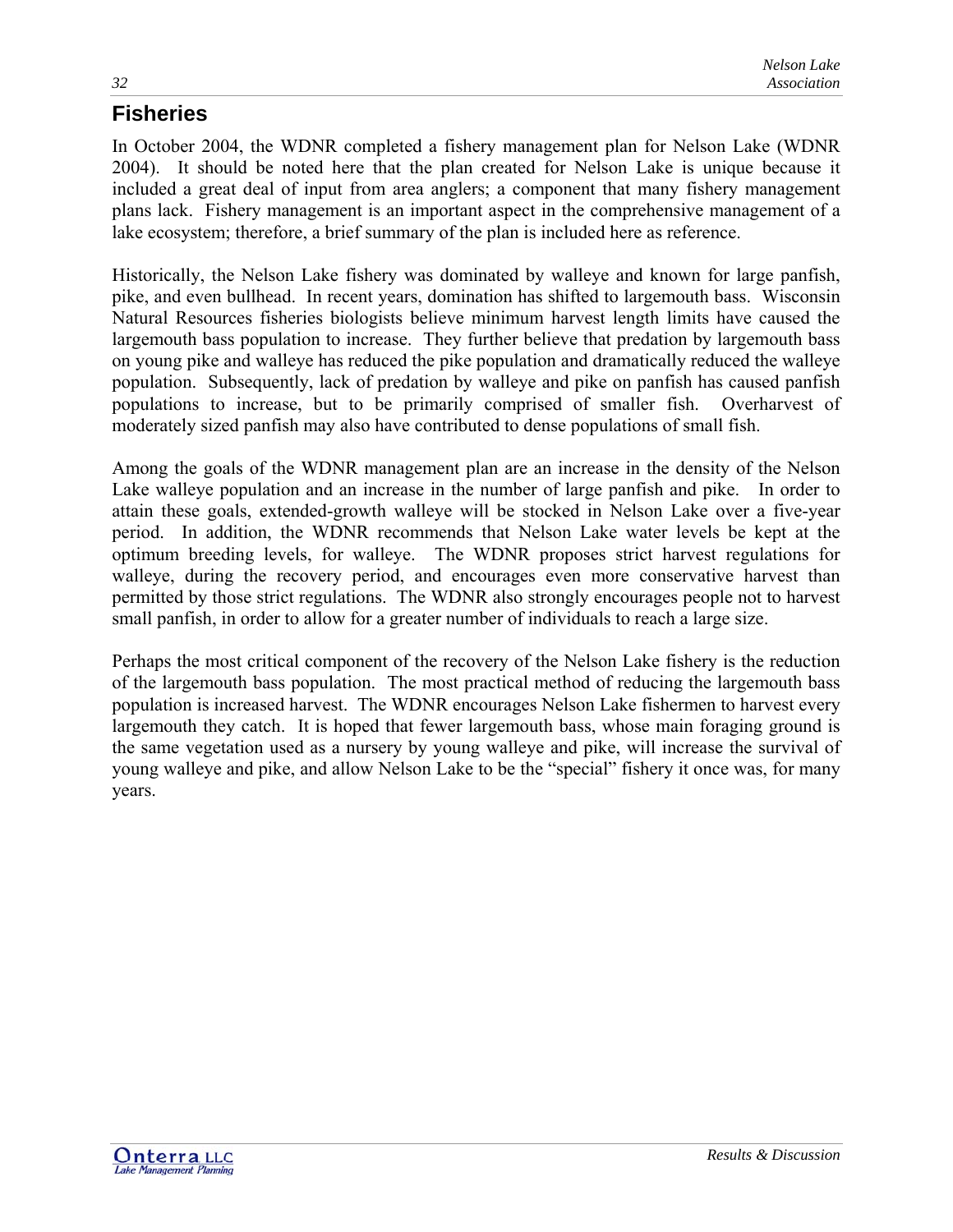# <span id="page-33-0"></span>**SUMMARY AND CONCLUSIONS**

The studies completed on Nelson Lake and its watershed indicates that the lake is in excellent condition. The lake is considered eutrophic, as indicated by the Wisconsin Trophic State Index; however, data from Lillie and Mason (1983) shows that lakes with watershed to lake area ratios between 8:1 and 15:1 normally exhibit summer total phosphorus levels between 33 and 48 µg/L. Nelson Lake's east basin averaged 29.7  $\mu$ g/L total phosphorus during 2005 and the west basin averaged 27.7 µg/L during the summers of 2003-2005. Obviously, these values are much lower than would be expected and is likely the result of the forest-dominated watershed that feeds the lake.

Compared to other lakes in the ecoregion and the state, Nelson Lake's aquatic plant community is outstanding. This is exhibited by its high floristic quality index of 39.3 and its incredible Simpson's diversity index of 90.1. Furthermore, aquatic plant surveys completed in June and late July 2005 did not discover the occurrence of curly-leaf pondweed or Eurasian water milfoil, two of the most problematic aquatic invasive species in Wisconsin and the Midwest.

As mentioned above, the watershed of Nelson Lake is highly dominated by forest areas. Compared to other land cover types, forests export the least amount of phosphorus via surface runoff; therefore, having over 82% of the watershed in forest is very positive for the health of the lake. Furthermore, of the approximate 22,234 acres of forest, over 68% of it is in county forest land and nearly 21% is enlisted in the WDNR's Managed Forest Tax Law program (WDNR Forest Services Bureau 2005). This means that nearly 90% of the forest acreage is being managed and protected. With the exception of supporting the forestry programs at the state and local levels, urging private land owners to enroll in the programs or protect their properties in some other fashion, and encouraging the WDNR to continue pursuing the designation of portions of the Totogatic River as a Wisconsin Wild River, there is little that needs to be done to protect the watershed outside of those portions immediately surrounding the lake.

Currently, the three most important watershed threats that could negatively impact the lake's water quality, rest immediately around the lake and include:

- 1. Continued development of natural shoreline areas into residential and commercial areas.
- 2. The destruction of near-shore habitat that functions to buffer the lake from nutrient and sediment loads originating in developed areas.
- 3. Phosphorus leaching to the lake from failing shoreland septic systems.

The first two threats do not appear to be a great problem on the lake at this time, but may become more outstanding as properties change hands. Both can be minimized through the continued educational efforts of the Nelson Lake Association. The potential impacts of the third were demonstrated in the Watershed section and will require stakeholder education and most likely the inspection of private septic systems around Nelson Lake. Continued water quality monitoring is another important tool that can be utilized to minimize these threats.

By far, the greatest threat to the lake in general, its aquatic plant community, and in turn the important fisheries and wildlife habitat it provides, is the introduction and establishment of aquatic invasive species, such as, zebra and quagga mussels, curly-leaf pondweed, Eurasian water milfoil, purple loosestrife, and others. This threat can be minimized through lake user

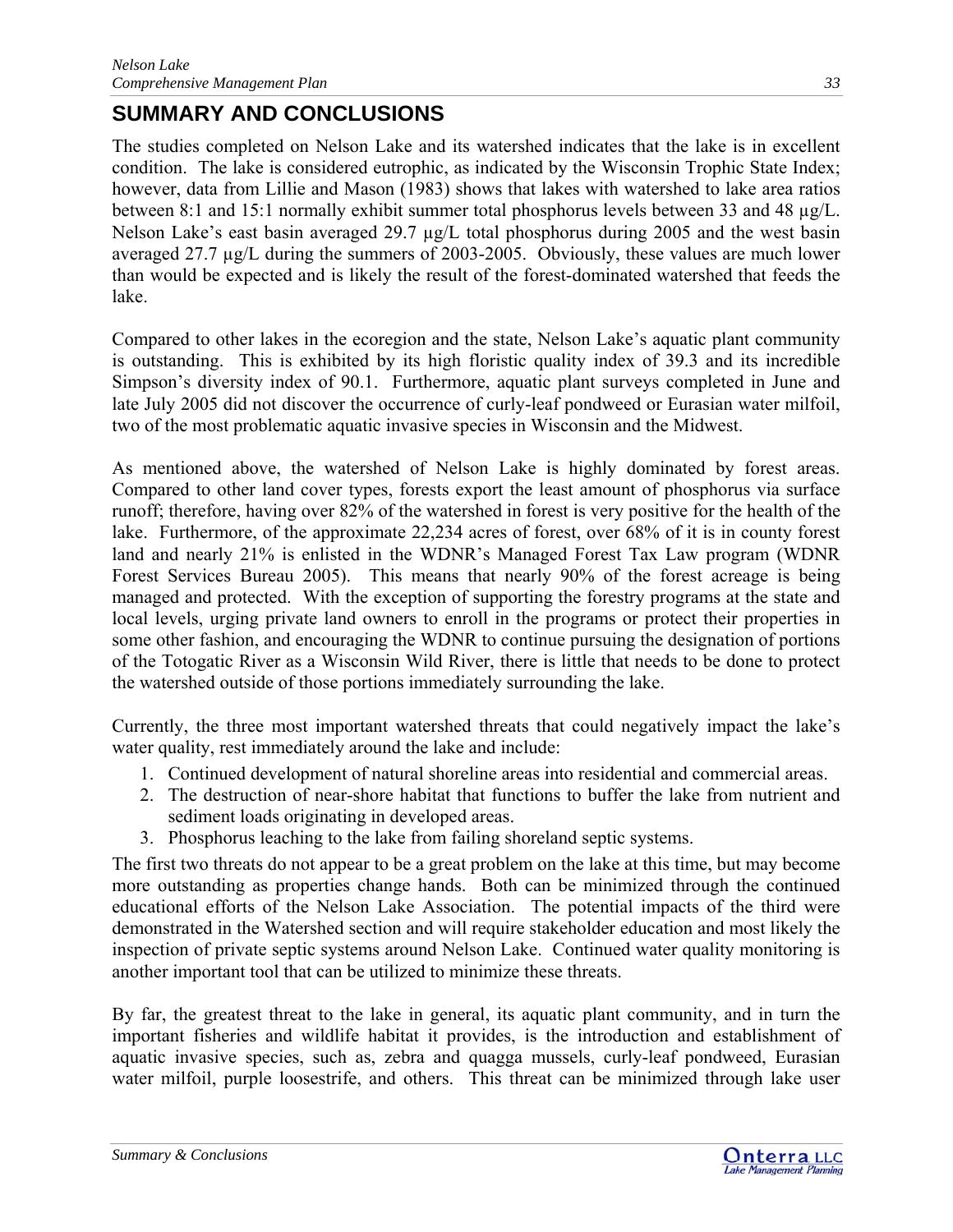education that extends well beyond the members of the Nelson Lake Association and through diligent monitoring of the lake by volunteers and professionals.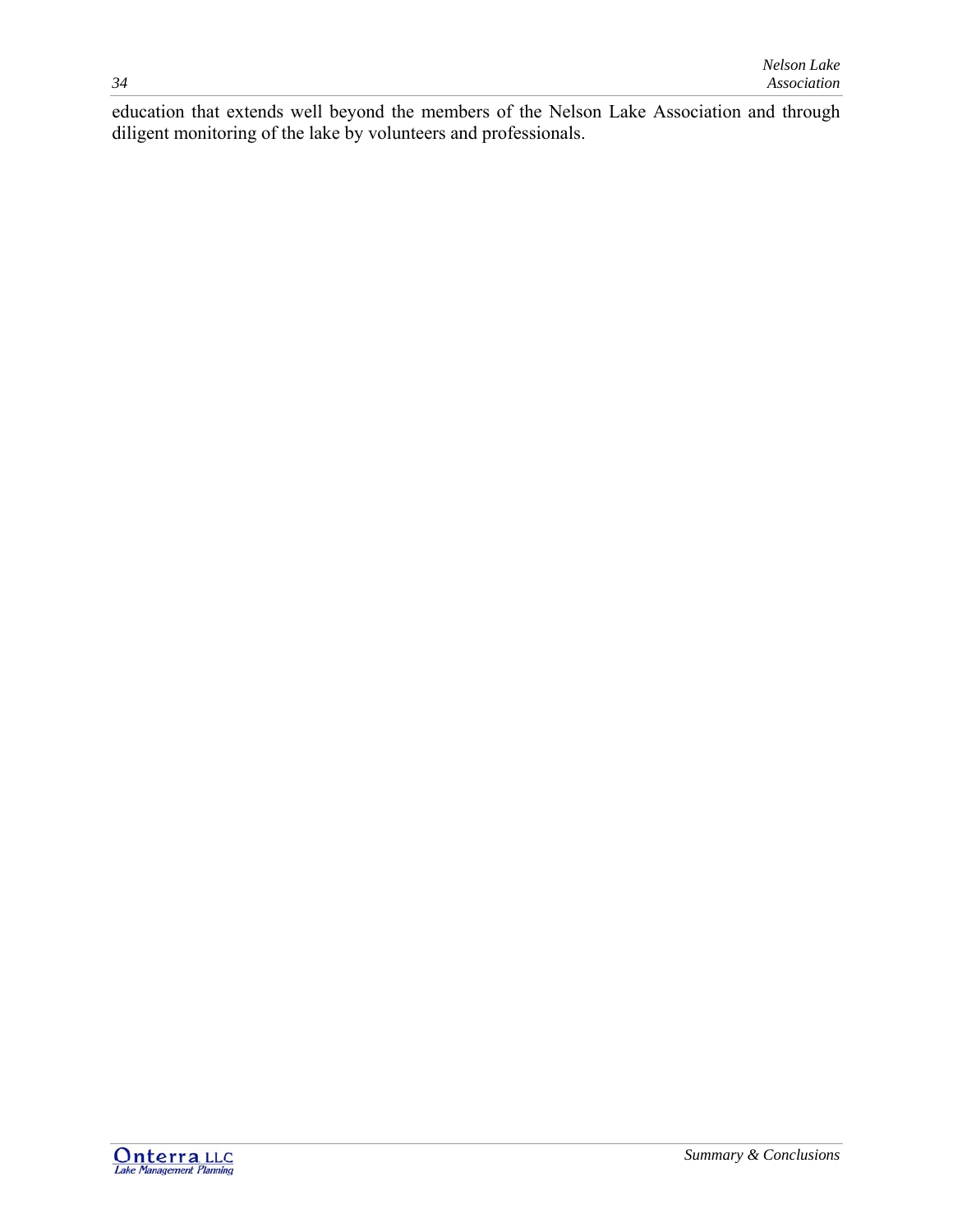# <span id="page-35-0"></span>**IMPLEMENTATION PLAN**

As described within the Results and Discussion Section and within the Conclusions, Nelson Lake is currently in good health; therefore, this implementation plan has been devised from the standpoint of lake *protection* as opposed to lake *restoration* or *enhancement*. Much of the work described here is already in progress; however, the Nelson Lake Association Planning Committee feels it is important to include these tasks within the implementation plan in order to document the association's efforts and to promote their continuation as active members turnover within the association.

# **Management Goal 1: Maintain Lake Water Quality**

**Management Action:** Continue lake water quality monitoring and subsequent reporting of results to stakeholders and WDNR.

#### **Timeframe:** In progress

- **Facilitator:** Water Quality Committee
- **Description:** Considering the outstanding natural condition of the lake's drainage basin, it is likely that the water quality of Nelson Lake is the best that it can be at this point in time. Therefore, the monitoring started in 2001 and continued through 2005 stands as an accurate baseline for comparisons with future results. The data collected through 2005 was essential in completing this management plan and future efforts will be important in determining if this goal is being met. Reporting of results during association meetings and via the newsletter is important in keeping stakeholders engaged in this effort.

### **Action Steps:**

- 1. Continue monitoring under current WDNR Small-scale Planning Grant through 2007.
- 2. Renew grant or enroll in similar program to continue monitoring efforts.
- 3. Provide periodic reports comparing results to stakeholders.
- 4. Consult with WDNR water resource specialists if unusual trends, either positive or negative, develop in the dataset.

## **Management Goal 2: Minimize Watershed Nutrient Loads to Nelson Lake**

**Management Action:** Provide education and information to shoreland property owners regarding shoreline protection and restoration.

**Timeframe:** In progress

**Facilitator:** Shoreline Preservation Committee

**Description:** Assuming the watershed outside of the immediate shoreline of Nelson Lake remains in its current, natural condition, the most likely source of increased nutrient loading to the lake is shoreland properties. Many of the current developed areas surrounding the lake are in acceptable condition to buffer the lake from increased nutrient loads. However, as properties exchange owners, or the perceived needs of current riparians change, modifications to existing buffer areas may impact the lake. The education of current and new land owners concerning their property's impact to the lake is important in minimizing this threat. WDNR Lake Protection Grants would be an appropriate source to provide partial funding of this initiative.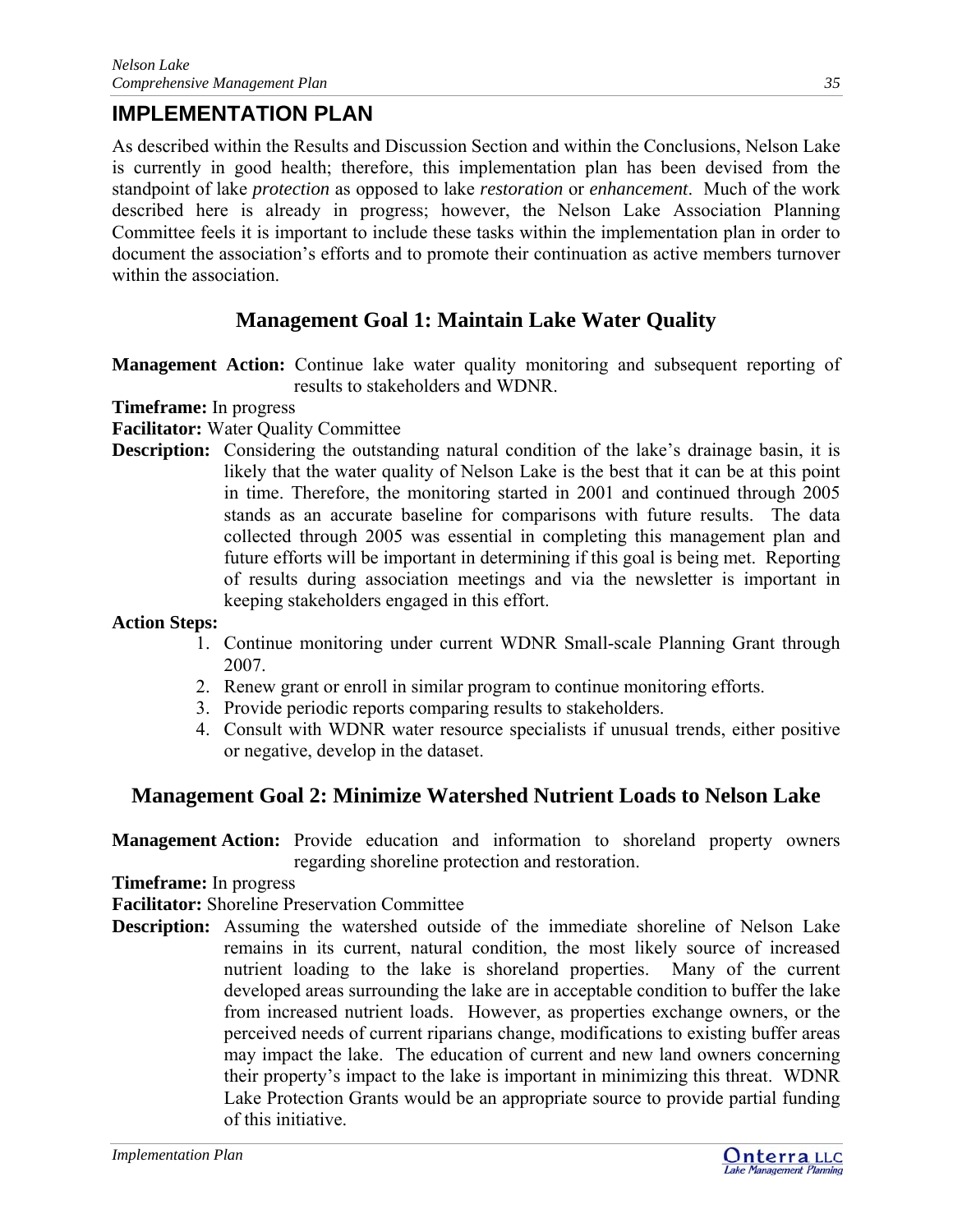#### **Action Steps:**

- 1. Using existing information and materials available from UW-Extension, the WDNR, and Sawyer County, along with data and conclusions included in the management plan to create a guide to shoreland property ownership on Nelson Lake.
- 2. Distribute guide to current property owners.
- 3. Monitor sales of existing properties and provide copies of the guide to the new owners.

**Management Action:** Promote land conservation in the Nelson Lake watershed.

### **Timeframe:** In progress

**Facilitator:** Conservancy Committee

**Description:** Maintaining Nelson Lake's watershed in its current state is crucial to protecting the lake's current condition. Nearly 4% of the watershed is considered wetland and protected by state and federal regulations. Unfortunately, Wisconsin's forested areas are not protected by similar laws; therefore it is important to promote the conservation and proper management of the existing forest areas that make up over 82% of the Nelson Lake watershed.

#### **Action Steps:**

- 1. Encourage the WDNR to continue pursuing the designation of the Totogatic River as a Wisconsin Wild River.
- 2. Continue the partnership with the West Wisconsin Land Trust with the intention of urging key landowners within the watershed to protect their property's natural state through the development of easements and trusts.
- 3. Support Sawyer and Bayfield Counties and the WDNR in their quest to protect and properly manage existing woodlands through purchase and the Managed Forest Tax Program.
- **Management Action:** Investigate feasibility of completing septic system inspections on shoreland and near-lake properties.

#### **Timeframe:** 2006

**Facilitator:** Water Quality Committee

**Description:** The potential negative impacts of failing shoreland septic systems are described in the Watershed Analysis section. In reality, this is likely the largest potential source of increased nutrient loading to Nelson Lake and as a result could lead to noticeable changes in the lake's condition in a relatively short period of time. Fortunately, Sawyer County has created a program that provides this service to lake groups if a majority of the shoreland property owners agree to participate. It is important to note here that this management action is intended only as a first step in this process and not initiative to begin the inspections.

#### **Action Steps:**

- 1. Discuss the potential need of these inspections with Mr. Merton Maki, Sawyer County Sanitarian.
- 2. If the need for inspections is justified, provide property owners with information concerning the program.
- 3. Conduct an informal poll to discover potential interest in the project.
- 4. If interest is apparent, complete formal petition of property owners.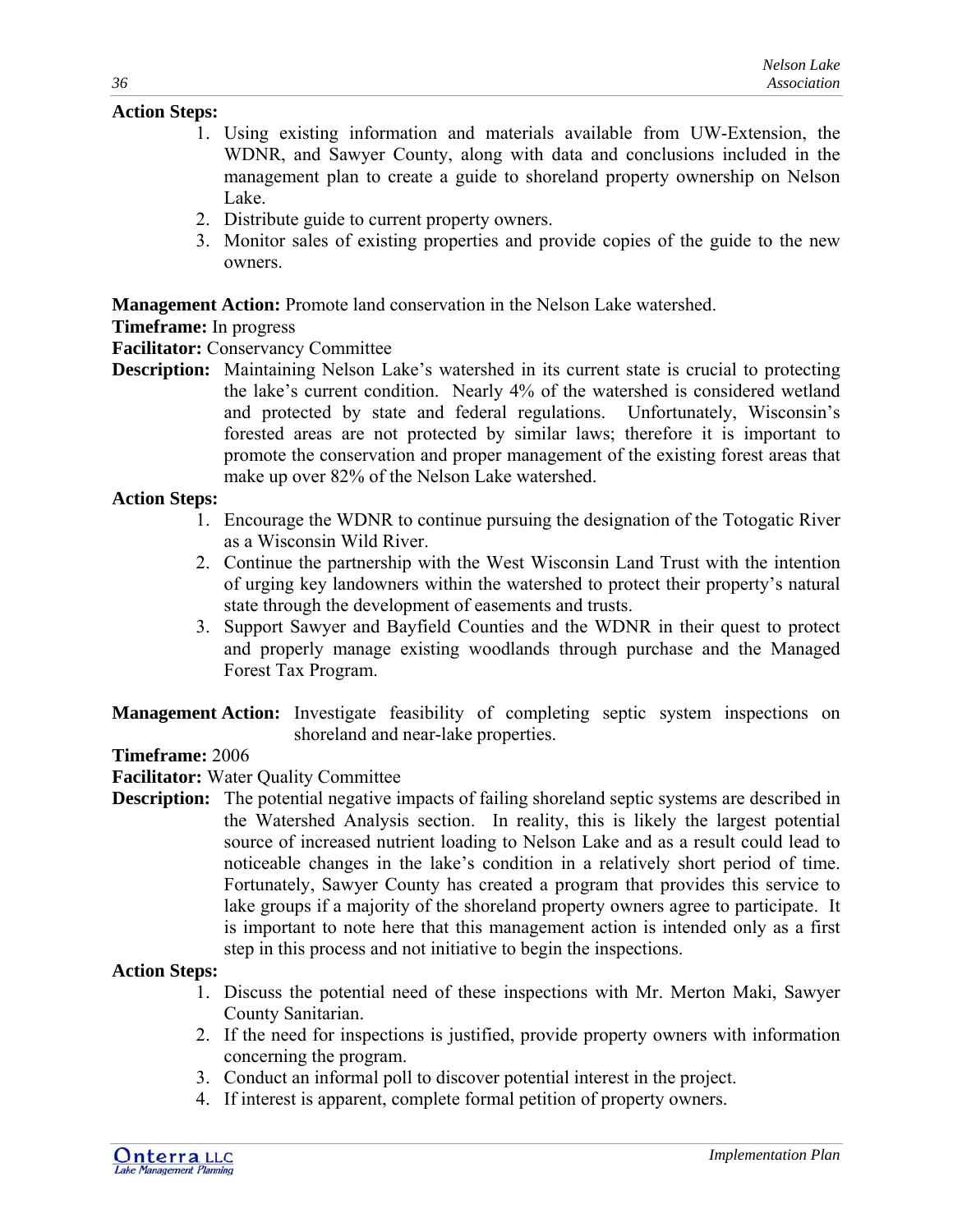# **Management Goal 3: Prevent Introduction and Establishment of Aquatic Invasive Species**

**Management Action:** Continue in-lake invasive species monitoring.

**Timeframe:** In progress

**Facilitator:** Invasive Species Committee

**Description:** Early detection of aquatic invasive species is key to preventing the establishment of these species if introduction were to occur.

#### **Action Steps:**

- 1. Train a core group of volunteers in the identification of common aquatic invasives such as Eurasian water milfoil, curly-leaf pondweed, purple loosestrife, and zebra mussels. This group can then train others to assist in the monitoring efforts.
- 2. Perform annual lake inspections for invasives, including the maintenance of monitoring plates for zebra mussel detection.
- 3. Promote enlistment and training of new volunteers to keep invasives monitoring program fresh.
- 4. Continue trapping of rusty crayfish in cooperation with WDNR.

**Management Action:** Provide educational opportunities concerning aquatic invasive species.

#### **Timeframe:** In progress

**Facilitator:** Invasive Species Committee

**Description:** Promoting awareness among lake users is an important component in all aquatic invasive species prevention initiatives. This awareness can be promoted through educational opportunities that extend beyond shoreland property owners to frequent and occasional Nelson Lake visitors. Specific to Nelson Lake, awareness among resort owners and users is essential to the prevention of aquatic invasive species introductions. A portion of the costs associated with this management action would be applicable to the WDNR Aquatic Invasive Species Grant Program.

#### **Action Steps:**

- 1. Continue user education regarding aquatic invasives within the Nelson Lake newsletter. Occasional repeating of past informal articles will promote awareness among new members while solidifying knowledge of current members.
- 2. Renew key chain supplies displaying aquatic invasive species message to local boat dealers.
- 3. Provide specific information concerning aquatic invasive species to resort owners, including signage for rental units and boat landings.
- 4. Investigate other methods of promoting aquatic invasive species awareness, such as the insertion of invasives information within fishing licenses, restaurant placemats, etc.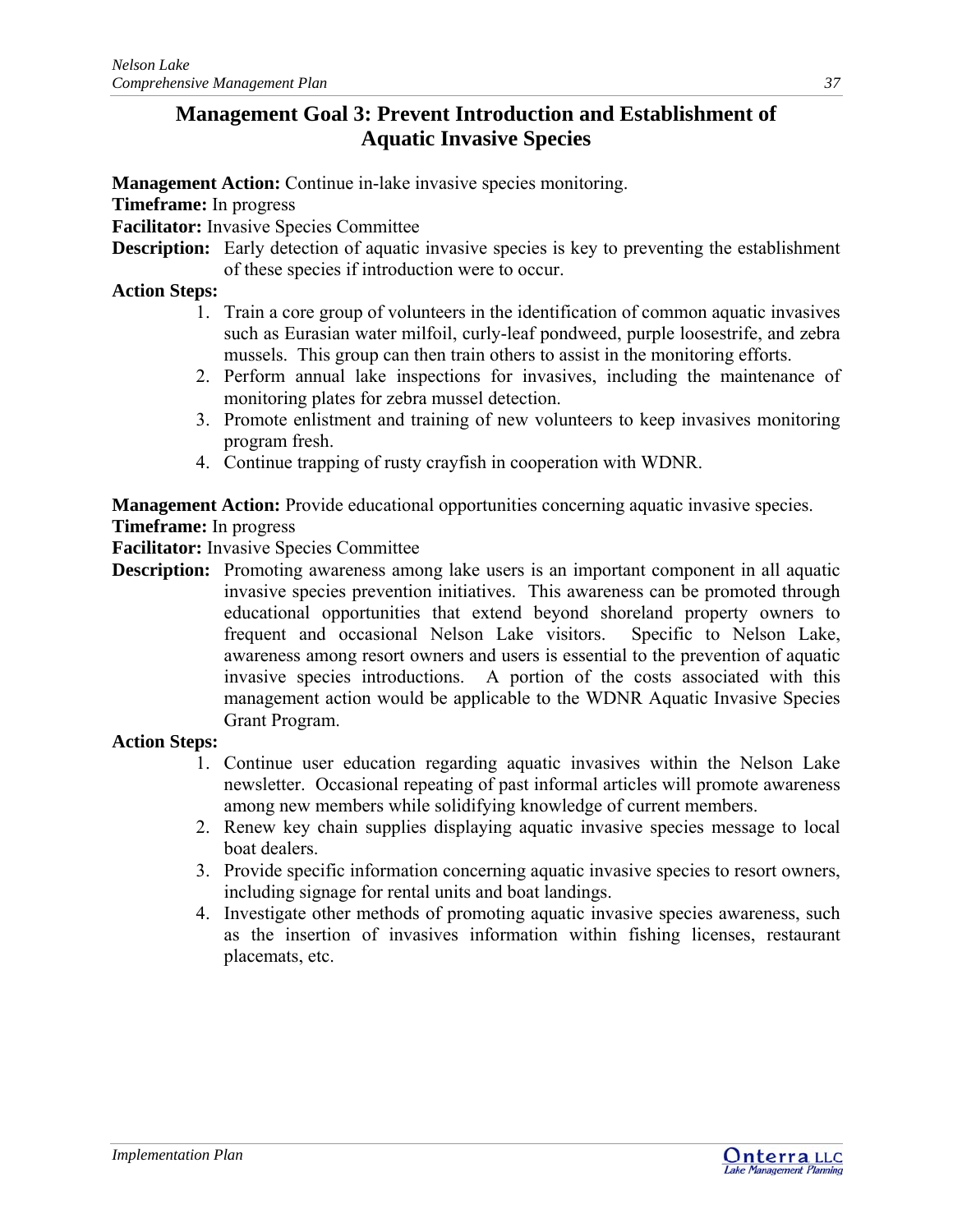**Management Action:** Continue periodic boat inspections at Nelson Lake access points.

**Timeframe:** In progress

**Facilitator:** T Invasive Species Committee

**Description:** Members of the Nelson Lake Association have attended Clean Boats Clean Waters training sessions and have participated in boat inspections at Nelson Lake landings. Boat landings, including those within resort properties, are high-risk areas for the introduction of aquatic invasive species. Continued participation in this program is a critical component in not only preventing the introduction of aquatic invasive species, but also in promotion of aquatic invasives awareness among all lake users.

#### **Action Steps:**

- 1. Continue period boat inspections during high-risk weekends as volunteer capacity allows.
- 2. Promote enlistment and training of new of volunteers to keep program fresh.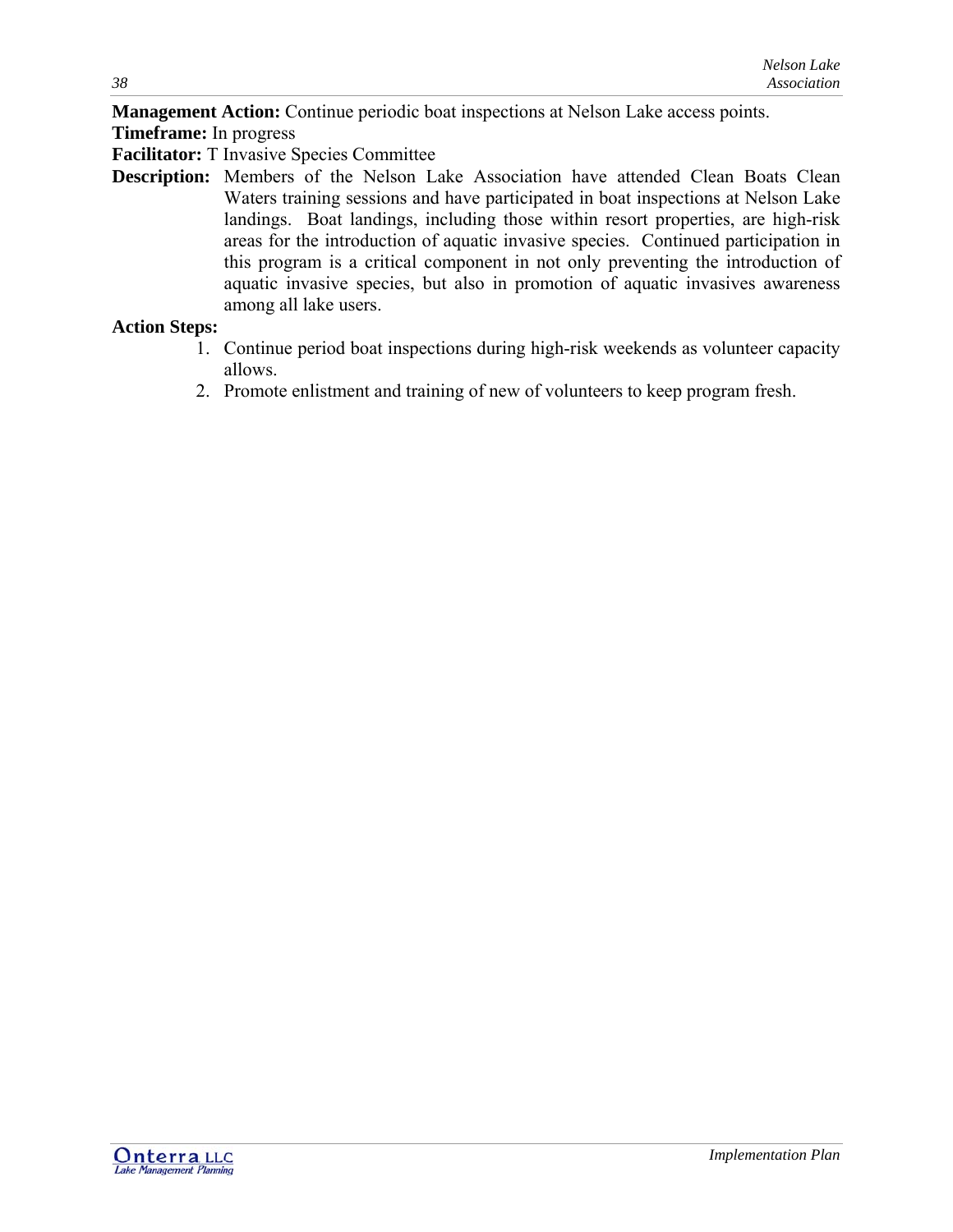# <span id="page-39-0"></span>**METHODS**

# **Lake Water Quality**

Baseline water quality conditions were studied to assist in identifying potential water quality problems in Nelson Lake (e.g., elevated phosphorus levels, anaerobic conditions, etc.). Water quality was monitored at two sites within Nelson Lake (Map 1). Samples were collected by Citizens Lake Monitoring Network volunteers and following WDNR protocols. The following sampling scheme was utilized by the volunteers at both sites.

|                                | <b>Spring</b> |   | June |   | July |   | <b>August</b> |   | Fall |   |
|--------------------------------|---------------|---|------|---|------|---|---------------|---|------|---|
| <b>Parameter</b>               | S             | в | S    | в | S    | B | S             | B | S    | B |
| <b>Total Phosphorus</b>        |               |   |      |   |      |   |               |   |      |   |
| Chlorophyll a                  |               |   |      |   |      |   |               |   |      |   |
| Total Kjeldahl Nitrogen        |               |   |      |   |      |   |               |   |      |   |
| Nitrate-Nitrite Nitrogen       |               |   |      |   |      |   |               |   |      |   |
| <b>Laboratory Conductivity</b> |               |   |      |   |      |   |               |   |      |   |
| Laboratory pH                  |               |   |      |   |      |   |               |   |      |   |
| <b>Total Alkalinity</b>        |               |   |      |   |      |   |               |   |      |   |
| <b>Total Suspended Solids</b>  |               |   |      |   |      |   |               |   |      |   |

In addition, during each sampling event Secchi disk transparency was recorded and a temperature and dissolved oxygen profile was be completed.

# **Aquatic Vegetation**

A quantitative aquatic vegetation survey was conducted during July 25-27, 2005 utilizing the point-intercept methodology described in "Appendix C" of the Wisconsin Department of Natural Resource document, Aquatic Plant Management in Wisconsin - Draft, (April 25, 2005) The points used during the 2005 surveys were originally based upon 2004 WDNR guidelines; however, points were added to the survey to bring the resolution more inline with the 2005 guidelines. A point spacing of 120 meters resulted in 768 potential sample plots. During the survey, 360 points were sampled, while 186 were only checked for depth and 222 were not sampled because they were unreachable or beyond littoral depth.

# **Watershed Analysis**

The watershed analysis began with an accurate delineation of Nelson Lake's drainage area using U.S.G.S. topographic survey maps and base GIS data from the WDNR. The watershed delineation was then transferred to a Geographic Information System (GIS). These data, along with land cover data from WISCLAND were then combined to determine the preliminary watershed land cover classifications. Aerial photography and information provided by the NLA was used to rectify the land cover information before it was modeled using the WDNR's Wisconsin Lake Modeling Suite (WiLMS) (Panuska and Kreider 2003)